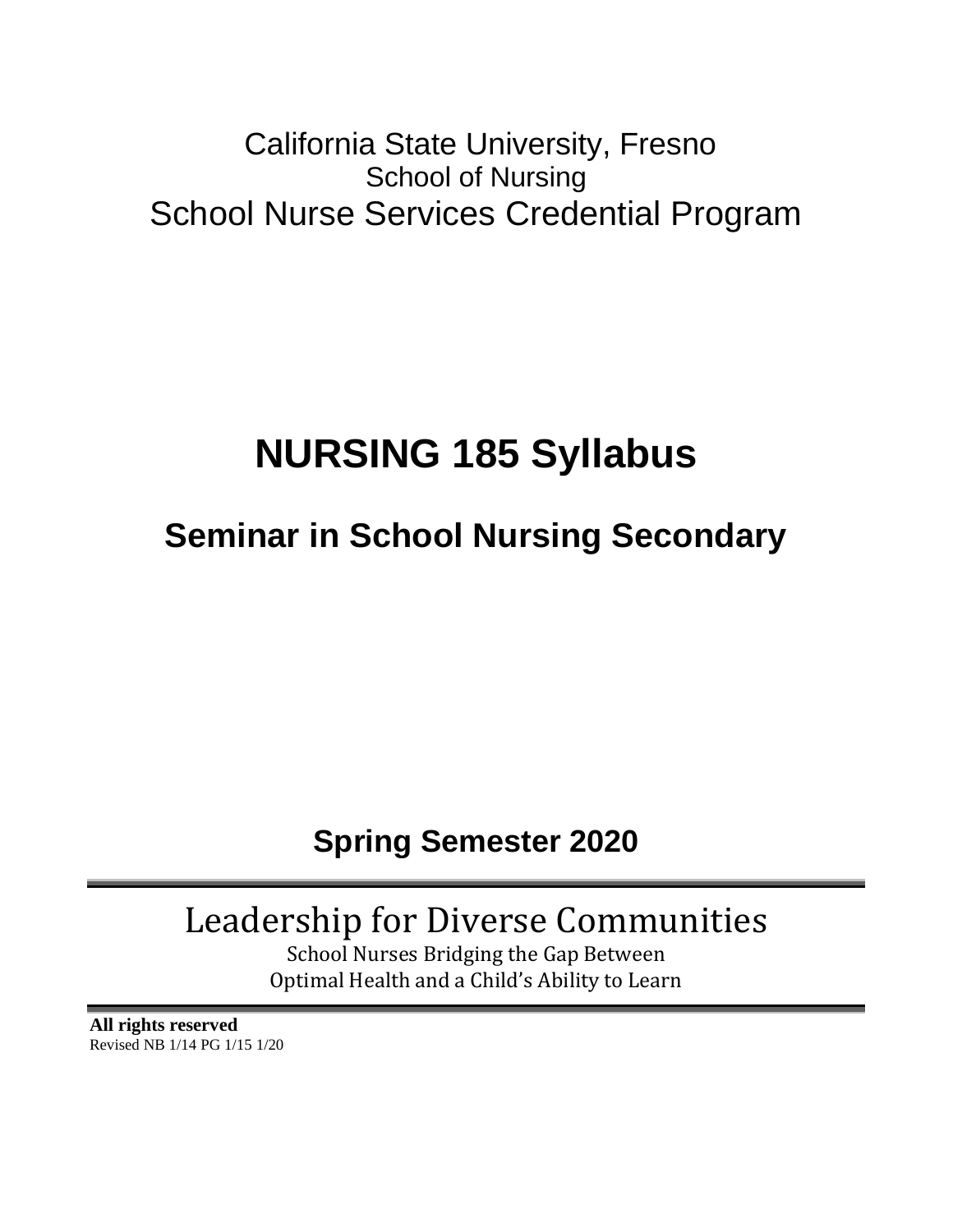# **TABLE OF CONTENTS**

|                |                                                                                                                                                                  | Page #               |
|----------------|------------------------------------------------------------------------------------------------------------------------------------------------------------------|----------------------|
| 1              | Prerequisites, Faculty Information, Catalog Description of Course                                                                                                | 3                    |
| $\overline{2}$ | <b>Course Navigation</b>                                                                                                                                         | 3                    |
| 3              | <b>Course Objectives</b>                                                                                                                                         | 4                    |
| 4              | Required Texts and other publications                                                                                                                            | $\overline{4}$       |
| 5              | <b>Recommended Publications</b>                                                                                                                                  | 4                    |
| 6              | Calendar of Events and Assignment Due Dates                                                                                                                      | 6                    |
| $\overline{7}$ | <b>Scheduled Course Content</b>                                                                                                                                  | $\overline{7}$       |
| 8              | Module Objectives                                                                                                                                                | 9                    |
| 9              | <b>Teaching Strategies</b>                                                                                                                                       | 11                   |
| 10             | <b>Reading Requirements</b>                                                                                                                                      | 11                   |
| 11             | Assignment Evaluation and Grading Scale                                                                                                                          | 11                   |
| 12             | <b>Module Due Dates</b>                                                                                                                                          | 12                   |
| 13             | <b>Study Expectations</b>                                                                                                                                        | 12                   |
| 14             | Communication with Instructor                                                                                                                                    | 12                   |
| 15             | <b>Assignment Submission Guidelines</b>                                                                                                                          | 12                   |
| 16             | <b>Student Support</b>                                                                                                                                           | 13                   |
| 17             | <b>Weekly Assignments</b><br><b>Weekly Research Questions</b><br>Develop a CANVAS Presentation<br><b>CANVAS Discussion</b>                                       | 14<br>14<br>15       |
| 18             | <b>Module Assignments</b><br>Mental Health Book Report or Report<br><b>Orientation Program Design</b><br>Legislative Paper<br>Develop a Personal Resource Manual | 16<br>18<br>19<br>20 |
| 19             | <b>Grading Criteria/Rubric</b>                                                                                                                                   | 21                   |
| 20             | The School Nurse Services Credential Application                                                                                                                 | 22                   |
| 21             | University Policies and Statements                                                                                                                               | 22                   |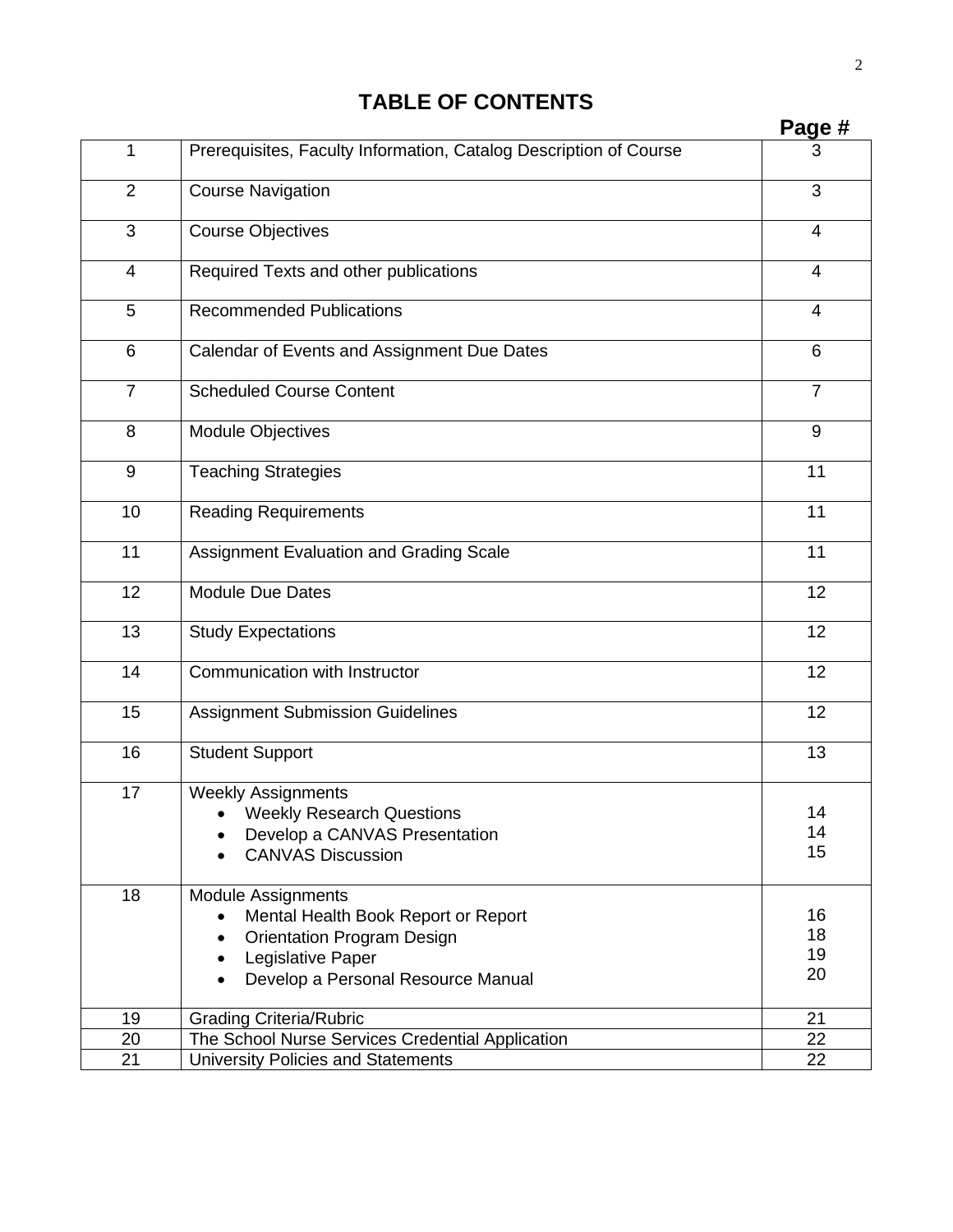# CSUF SCHOOL OF NURSING SCHOOL NURSE SERVICES CREDENTIAL PROGRAM

| <b>Course Number:</b> | <b>NURSING 185 (NURS 185)</b>                                                                                                                                                                                                                                    |
|-----------------------|------------------------------------------------------------------------------------------------------------------------------------------------------------------------------------------------------------------------------------------------------------------|
| <b>Course Title:</b>  | Seminar in School Nursing Secondary                                                                                                                                                                                                                              |
| Units:                | 3 Units - Online                                                                                                                                                                                                                                                 |
| Semester:             | Spring Semester-This course designed to be taken concurrently with Nurs 187                                                                                                                                                                                      |
| <b>Prerequisites:</b> | Admission into the School Nurse Services Credential Program                                                                                                                                                                                                      |
|                       | Phase 1: Audiometry, Counseling and SPED/Mainstreaming                                                                                                                                                                                                           |
|                       | Phase 2: N184 Seminar in School Nursing Elementary<br>N185 School Nursing Elementary Practicum<br>N136 Health Appraisal<br>N137 Health Teaching                                                                                                                  |
| <b>Faculty:</b>       | Patricia L Gomes, M.Ed, PHN, RN<br>Office hours by appointment only<br>Phone: 559-999-5283 cell<br>Email: pgomes@mail.fresnostate.edu                                                                                                                            |
|                       | Margaret Jolly, MSN, BSN, RN<br>Phone: 559-630-4434 cell<br>Email: majolly@mail.fresnostate.edu                                                                                                                                                                  |
| <b>CSUF:</b>          | Fresno State School Nurse Services Credential Program<br><b>CSUF School of Nursing</b><br>Central California Center for Excellence in Nursing<br>1625 E. Shaw Ave., Suite #146, M/S OF126<br>Fresno, California 93710<br>Office: 559-228-2010  Fax: 559-278-2168 |

#### *Catalog Course Description*:

An online course examining the role of the nurse in the school health program at the secondary level; parameters of school health practice, emphasis on adolescent health issues, health education, legal parameters, interdisciplinary cooperation, legislative issues, research, and professional accountability.

#### *Course Navigation:*

*NURS 185 is a fully on-line course. Students must be computer literate, have access to a reliable computer and the internet, and have a CSUF email account to enroll in this course. The use of CANVAS will be demonstrated at Orientation. For additional help check out:<http://fresnostate.edu/academics/canvas/students/index.html>*

*Students coming into the School Nurse Services program have different levels of school nursing knowledge and experiences. For this reason, students are given the opportunity to design much of their learning experience to their own unique needs through choice of assignments and selection of weekly questions to research.*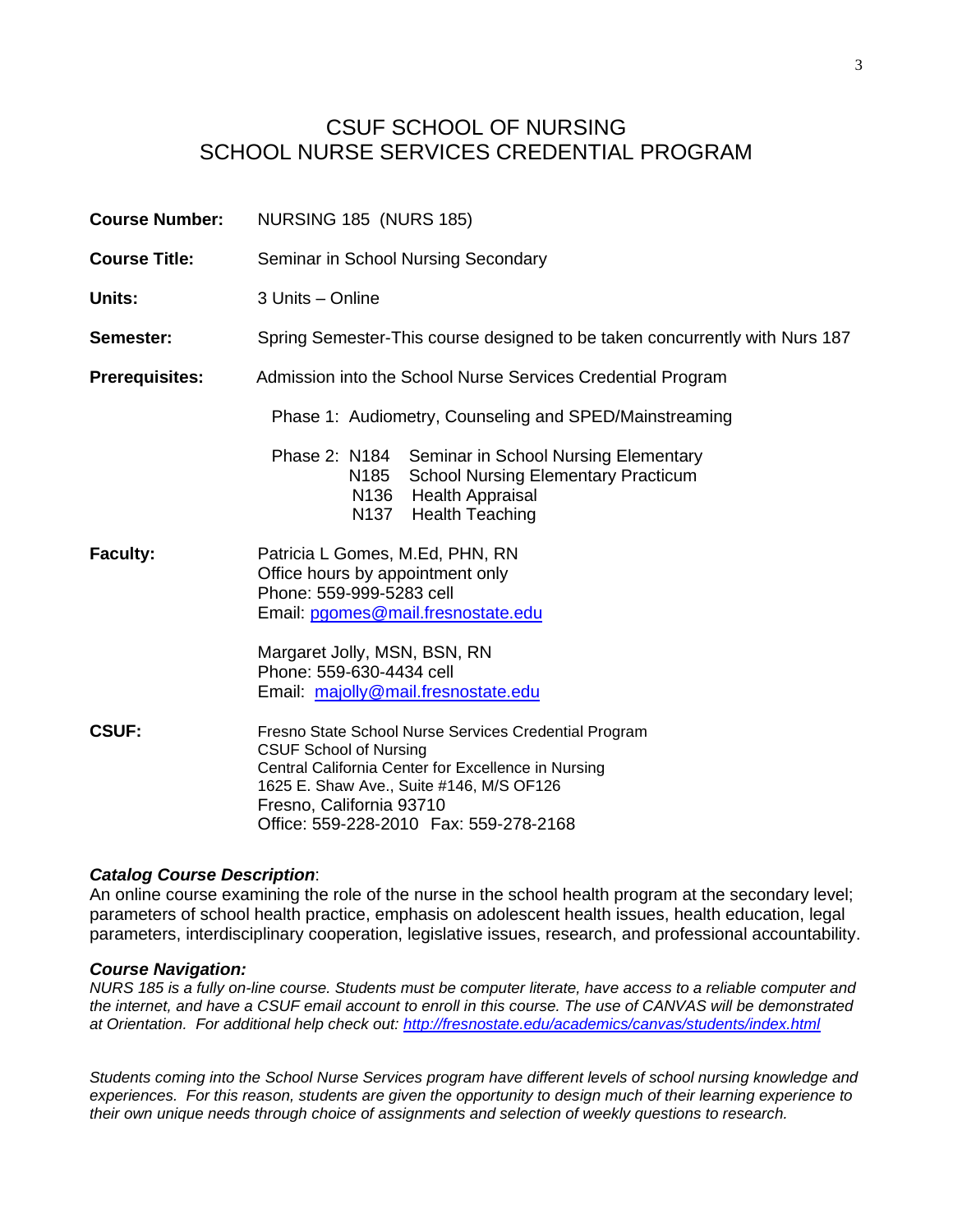#### **Nursing 185 COURSE OBJECTIVES Upon Completion of the course the student will be able to:**

- Illustrate application of the nursing process, relevant theories, conceptual frameworks, and research in meeting the health care needs of adolescents.
- Examine the role of the school nurse involvement in coordinated school health programs.
- Relate the importance of school nurse involvement in interdisciplinary collaboration within the school and in the community in order to more fully meet the health-related needs of students.
- Explore the importance of a school nurse voice and participation in the legislative process and political advocacy for school age children, families, and school nursing interests.
- Examine the importance of research and participation in research activities in school nursing.
- Assess the importance of school nurse involvement in health promotion and health education, including curriculum development and facilitation of small groups to enhance learning.
- Describe the various ways whereby funding can be obtained for program development.
- Examine the value of promoting the school nurse image in the school setting and in the community to reach an optimal level of effectiveness in school nursing practice.
- Analyze school nurse accountability and evaluation of practice to identify strengths and weaknesses.
- Demonstrate the application of professional dispositions in school nursing practice.
- Examine the role of the secondary school nurse considering legal guidelines, ethical decision making, and standards of practice.
- Summarize contemporary health/social issues pertinent to the secondary student population.

## **REQUIRED TEXTS AND OTHER PUBLICATIONS**

#### **The following materials are required to complete module assignments and weekly research questions: (**Order through CSUF Kennel Bookstore unless otherwise indicated)

Miller, B. (2010). Revised 2020 *Nursing 185 Syllabus*. Fresno, CA: CSUF, School Nurse Services Credential Program: Author. This document will be emailed to students.

Miller, B. (2010). Revised 2020 *Nursing 185 Weekly Questions booklet*. Fresno, CA: CSUF, School Nurse Services Credential Program: Author. This document will be emailed to students.

Selekman, J. (2019). School nursing: A comprehensive text. (3<sup>rd</sup> Ed.). Philadelphia, PA: F. A. Davis Co. ISBN: 9780803669017

#### **RECOMMENDED TEXTS AND OTHER PUBLICATIONS**

APA Style Reference: <http://owl.english.purdue.edu/owl/resource/560/01/>

Berman, A.; Jobes, D. A.; Silverman, M. M. (2006). *Adolescent suicide* (2nd Ed.) Washington, DC: American Psychological Association.

California Department of Education. (2003*). Health framework for California public schools: Kindergarten through grade twelve*; Sacramento, CA: Author. Reposted June 2009; (Free online at [www.CDE.ca.gov\)](http://www.cde.ca.gov/).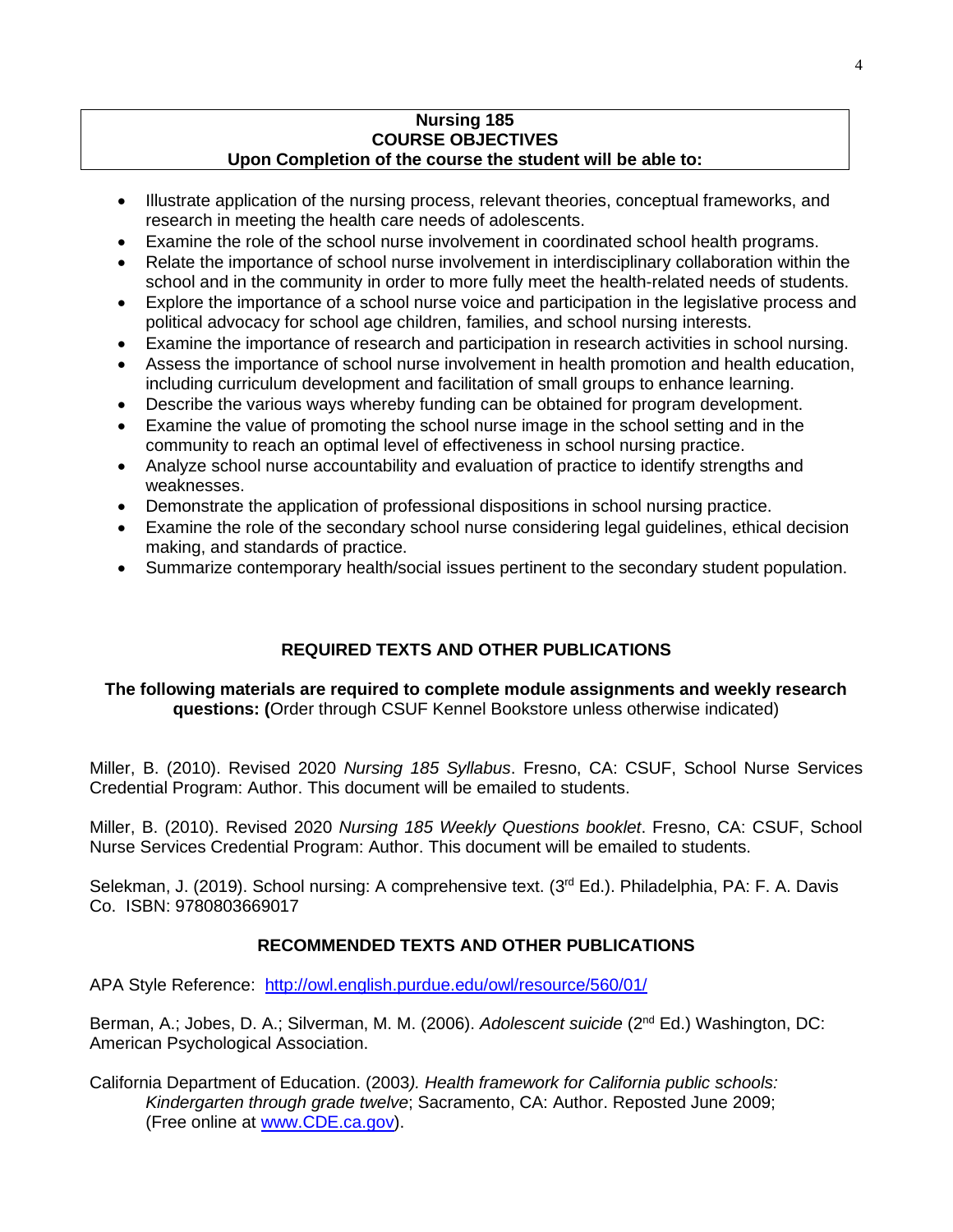- California School Nurses Organization. (2009). *The greenbook: Guidelines for provision of specialized physical healthcare services in school settings. 2nd edition.*
- Lewis, K. D. & Bear, B. J. (2008). *Manual of school health* (3rd Ed.). NY: Saunders. (Order through CSNO)
- National Association of School Nurses. (2011). School nurse: Scope and standards of practice. Scarborough, ME: Author.

Note: All California School Nurses Organization and National Association of School Nurses Publications are excellent resource materials and recommended for school nursing practice.

Students are to select one of the following books on which to write a report **or** students may choose to write a research paper based on adolescent behavioral or mental health issue(s):

Greenberg, Michael. (2008). *Hurry down sunshine.* NY: Random House Inc.

Gurian, M. (1996). *The wonder of boys: What parents, mentors and educators can do to shape boys into exceptional men*. NY: Jeremy P., Tarcher, Pulman.

Kindlon, D. & Thompson, M. (2000). *Raising Cain: Protecting the emotional life of boys*. NY: Ballantine Books.

Piper, M. (1994). *Reviving Ophelia: Saving the selves of adolescent girls*. NY: Ballantine Books.

Rubin, T. I. (1998). *David and Lisa*. New York, NY: Tom Doherty Associates, Inc.

Cahlan, S. (2012) *Brain on Fire: My Month of Madness.* Simon and Schuster, Inc.

#### *Ordering Information for Texts and other Publications*:

CSU, Fresno Kennel Bookstore by email [www.kennelbookstore.org,](http://www.kennelbookstore.org/) or call (559) 278-6634.

#### Check **Open Educational Resources** for other school nurse related materials as well as **Amazon.com**

American Academy of Pediatrics publications by email [www.aap.org/bookstore.](http://www.aap.org/bookstore)

California Department of Education, Bureau of Publications, Sales Unit, P.0. Box 271. Sacramento, Ca 95802-0271. Or (916) 445-1260 or 1-800-995-4099, fax 916-323-8023.)

CSNO and NASN publications are excellent resources for school nurses and members can receive a discount on books and materials:

California School Nurses Organization by email [www.csno.org.](file:///D:/Downloads/www.csno.org)

National Association of School Nurses publications by email [www.nasn.org.](http://www.nasn.org/)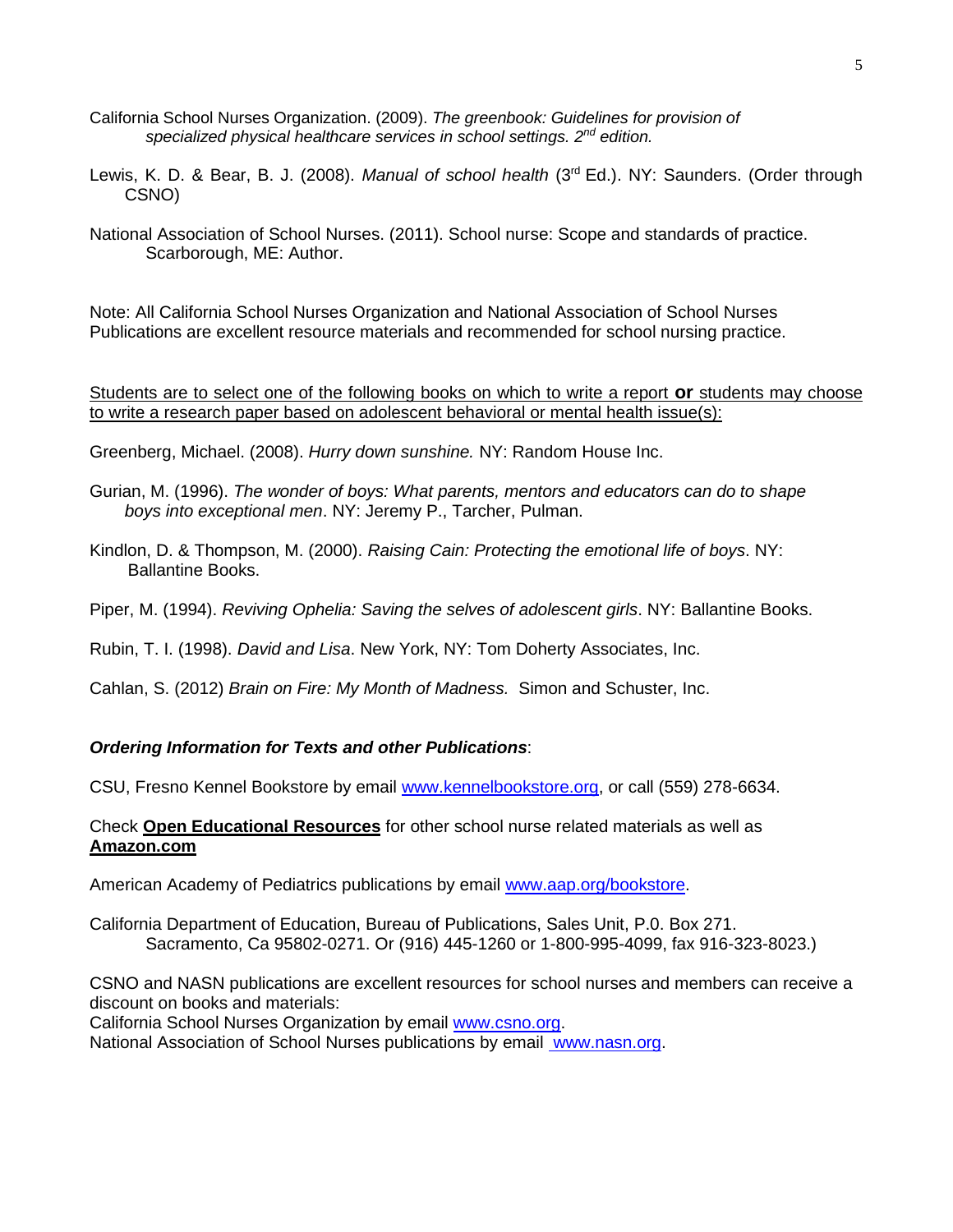#### **NURS 185 SPRING 2020 COURSE CALENDAR AND ASSIGNMENT DUE DATES**

| <b>Monday</b><br>1/6/20                                                            | Books and publications available through the CSUF Kennel Bookstore, Amazon, etc.<br>Permission numbers will be sent for registration when obtained from the University.<br>You should be able to access the online course by 1/17/2020 if registered 2 days<br>prior.                                                                          |
|------------------------------------------------------------------------------------|------------------------------------------------------------------------------------------------------------------------------------------------------------------------------------------------------------------------------------------------------------------------------------------------------------------------------------------------|
| <b>Friday</b><br>1/17/20                                                           | Official first Day of Class - N185 Course Week 1 starts January 19, 2020                                                                                                                                                                                                                                                                       |
| <b>Due Dates</b>                                                                   | <b>ASSIGNMENTS</b><br>Note: All written assignments are sent through CANVAS Assignment Drop-Off area in<br>the Weekly Module Section of CANVAS                                                                                                                                                                                                 |
| <b>Module I</b><br><b>Due</b><br><b>Tuesday</b><br>2/18/2020<br>Weeks 1-4          | Module I: See Scheduled Course Content<br>Researched responses to 1 question for each week - 2, 3, 4<br>$\bullet$<br>Responses to 2 CANVAS presentations posted for each week - 1, 2, 3, 4<br>$\bullet$<br>Research paper on an adolescent mental health related issue(s) or a<br>book report on one of the books indicated in syllabus        |
| <b>Module II</b><br><b>Due</b><br><b>Monday</b><br>3/16/2020<br>Weeks 5-8          | Module II: See Scheduled Course Content<br>Researched responses to 1 question for each week - 5, 6, 7, 8<br>$\bullet$<br>Responses to 2 CANVAS presentations posted for each week - 5, 6, 7, 8<br><b>Orientation Program Design</b><br>$\bullet$                                                                                               |
| <b>Module III</b><br><b>Due</b><br><b>Monday</b><br>4/20/2020<br>Weeks 9-12        | Module III: See Scheduled Course Content<br>Researched responses to 1 question for each week - 9, 10, 11, 12<br>$\bullet$<br>Responses to 2 CANVAS presentations posted for each week - 9, 10, 11,12<br>$\bullet$<br>No additional assignments due with this module                                                                            |
| April 5-<br>April 12                                                               | <b>Spring Break-No Discussion Board Participation Required</b>                                                                                                                                                                                                                                                                                 |
| <b>On-Line</b><br><b>Report</b><br><b>Friday</b><br>5/7/2020                       | On CANVAS: A quick paragraph to share highlights, Insights, pros/cons of bill<br>$\bullet$<br>selected related to legislative assignment. If visit made to legislator's office,<br>share that experience with classmates.                                                                                                                      |
| <b>Module IV</b><br><b>Due</b><br><b>Monday</b><br>5/11/2020<br><b>Weeks 13-15</b> | Module IV: See Scheduled Course Content<br>Researched responses to 1 question for each week -13,14,15<br>Responses to 2 CANVAS presentations posted for each week - 13,14,15<br><b>Legislative Paper</b><br>Completed evaluations relevant to course (emailed to students before<br>end of semester) including the Post Knowledge Based Survey |

*Note: Students who have finished all of coursework requirements for this program and who have completed two full years of school nursing practice are eligible to apply for their Professional Clear School Nurse Services Credential. For information and forms see Syllabus page 22 and contact Sheri Nakashima; [sherrin@csufresno.edu.](mailto:sherrin@csufresno.edu)*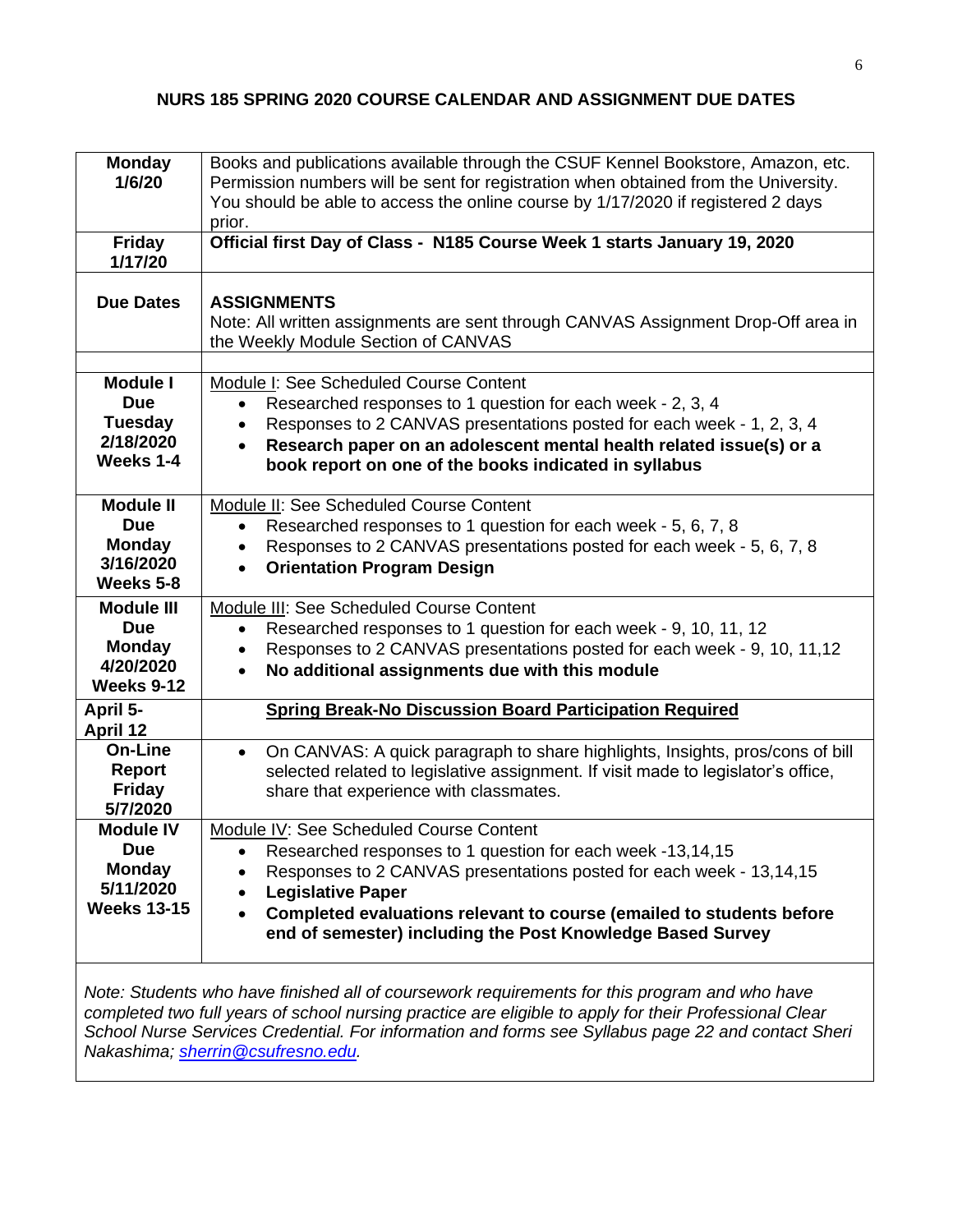#### **NURSING 185 COURSE CONTENT**

#### **Module I January 17, 2020 to February 17, 2020**

Adolescent Health Issues \* Promoting Student Success \* Coordinated School Health Programs \* Related Standards of Practice \* Empowerment in SN Practice \* Evidence Based Practice \* Health Promotion and Education \* The Group Process \* School Nurse Visibility \*

#### *Week 1*

Meeting the educational needs of students in middle school and high school; alternative education; adolescent behavior and impact on health and learning; age appropriate teaching and learning; adolescent growth and development; teacher stress and coping; special education at the secondary level; school nurses in the leadership role.

#### W*eek 2*

School nursing at the secondary level: coordinated school health programs, community and family involvement; standards of practice in school nursing; theory-based practice; nursing standardized protocols; understanding adolescent behavioral and health issues; empowerment in school nursing; functions and management of the health office.

#### *Week 3*

Adolescent preventive (or preventative?) services, health promotion and disease prevention for adolescents through coordinated programs, funding sources, the uninsured adolescent and insurance programs, coordinating a health fair; confidentiality and consent; promoting SN visibility.

#### *Week 4*

Evidence based practice; framework for teaching health education; the school nurse as health educator; the Group Process; creating and facilitating groups; Comprehensive Health Education Model; self-confidence as a presenter; sex education for special learners; giving school board presentations; related standards of practice.

#### **Module II February 17, 2020 to March 16, 2020**

The Role of the School Nurse Role in Meeting Adolescent Health Needs \* The Young Athlete \* Physical Education \* Adaptive P.E. \* Sports Injuries \* Adolescent Nutrition \* First Aid \* Driver Training \* Substance Abuse \* Sexually Transmitted Diseases \* Teen Pregnancy and Parenting

#### *Week 5*

The Bill of Rights for Young Athletes; adolescent activity and fitness; common sports related Injuries and emergency first aid; nutrition and weight control issues for athletes; the female athlete; physically-challenged athletes; Adaptive P.E.; drivers Ed; and role of the school nurse.

#### *Week 6*

Substance abuse: drugs, alcohol, smoking and other inhalants; ergogenic substances; factors leading to abuse; assessment and recognition of substance abuse; health promotion and education, prevention and cessation programs; legal codes; role of the school nurse.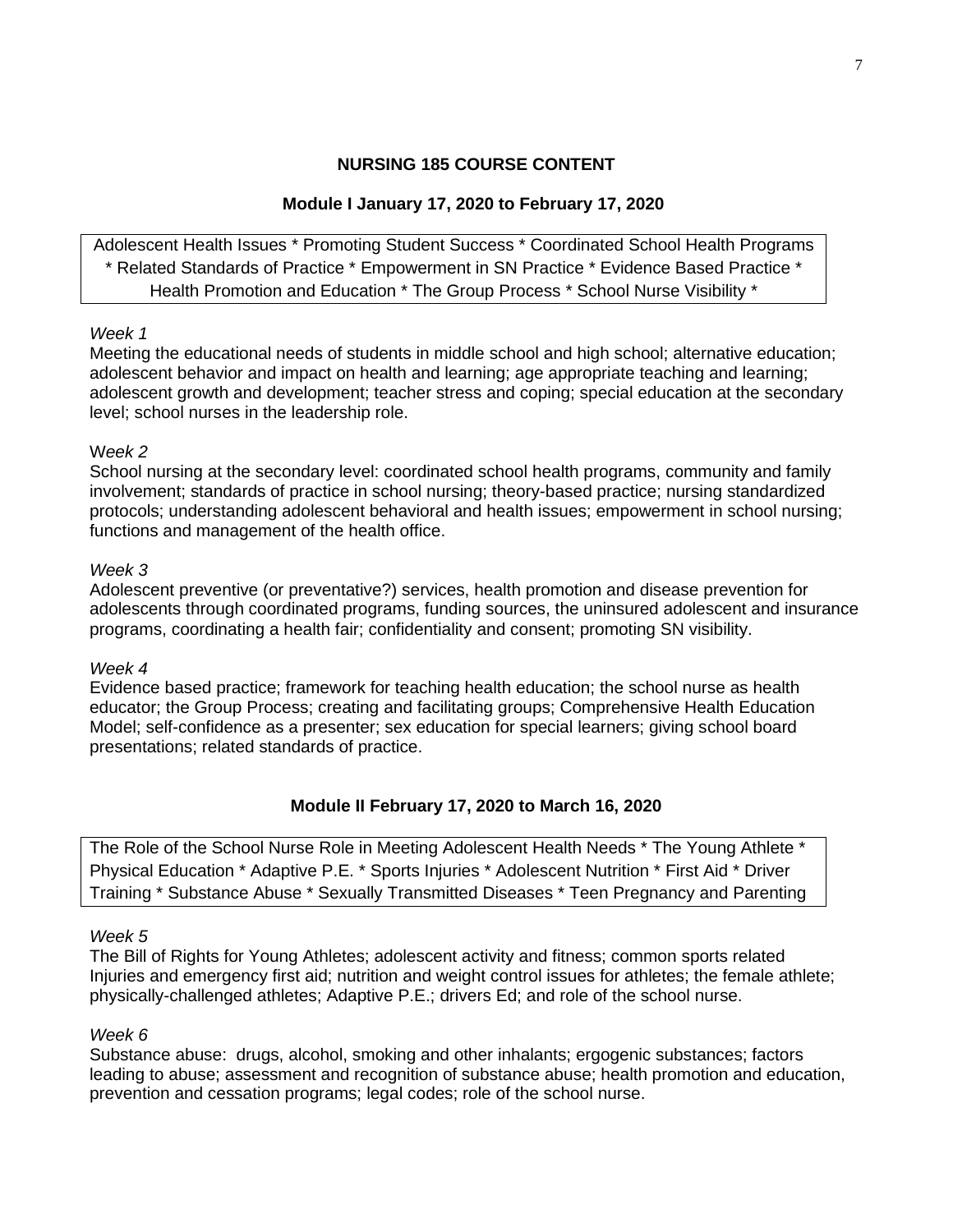#### Week 7

Adolescent risky behavior and sexual activity; prevalence of sexually transmitted diseases; role of the school nurse in health promotion and education related to prevention and communicable disease control, history taking, referral and follow-up; community resources; relevant sections of the CA Education Code.

#### Week 8

Pregnant and parenting teens; historical perspective and statistics; impact on teen parents and child; child abuse reporting and sexual behavior; programs and community resources; Education Code and other laws; health promotion and pregnancy prevention role of the school nurse in counseling, referral, and health supervision.

## **Module III March 16, 2020 to April 20, 2020**

Role of School Nurse: Adolescent Mental Health and Behavioral Issues \* Suicide \* Truancy and School Refusal \* Sexual Harassment \* Bullying and Violence \* School Safety \* Racial & Ethnic Issues \* Crisis Intervention \* SBCs \* Community \* Politics 101 \* Performance Evaluation

#### *Week 9*

Adolescent mental health and behavioral issues: Psychosocial interviews; psychiatric and emotional problems; anxiety disorders; self-injury; eating disorders; Oppositional Defiant Disorder; Schizophrenia; school age and adolescent stress related issues, family and date violence; role of the school nurse.

#### *Week 10*

Adolescent mental health and behavioral issues: Self-punitive behavior, gay and lesbian youth, bullying and bullying prevention, sexual harassment, types and subtypes of depression, suicide and suicide prevention, SCT interventions, role of the school nurse.

#### *Week 11*

Safe schools: disaster preparedness; crisis intervention and post-intervention; emergency action plans; collaboration in school safety; gangs and violence; hate motivated behavior; racial and ethnic issues; anger management; role of a volunteer; role of the school nurse.

#### *Week 12*

School based health centers; community outreach, collaboration and partnerships; politics 101 for school nurses; legislative advocacy; defining competency in school nursing; school nurse competency and performance evaluation.

#### **Module IV April 20, 2020 to May 11, 2020**

Role of the School Nurse in Research \* Grant Writing \* Publishing \* Medi-Cal Billing \* TCM \* Legal and Ethical Issues \* Student Suspension and Expulsion \* Technology in SN \* Resource Mapping \* Professional Standards Review \* Professional Connections and Continued Growth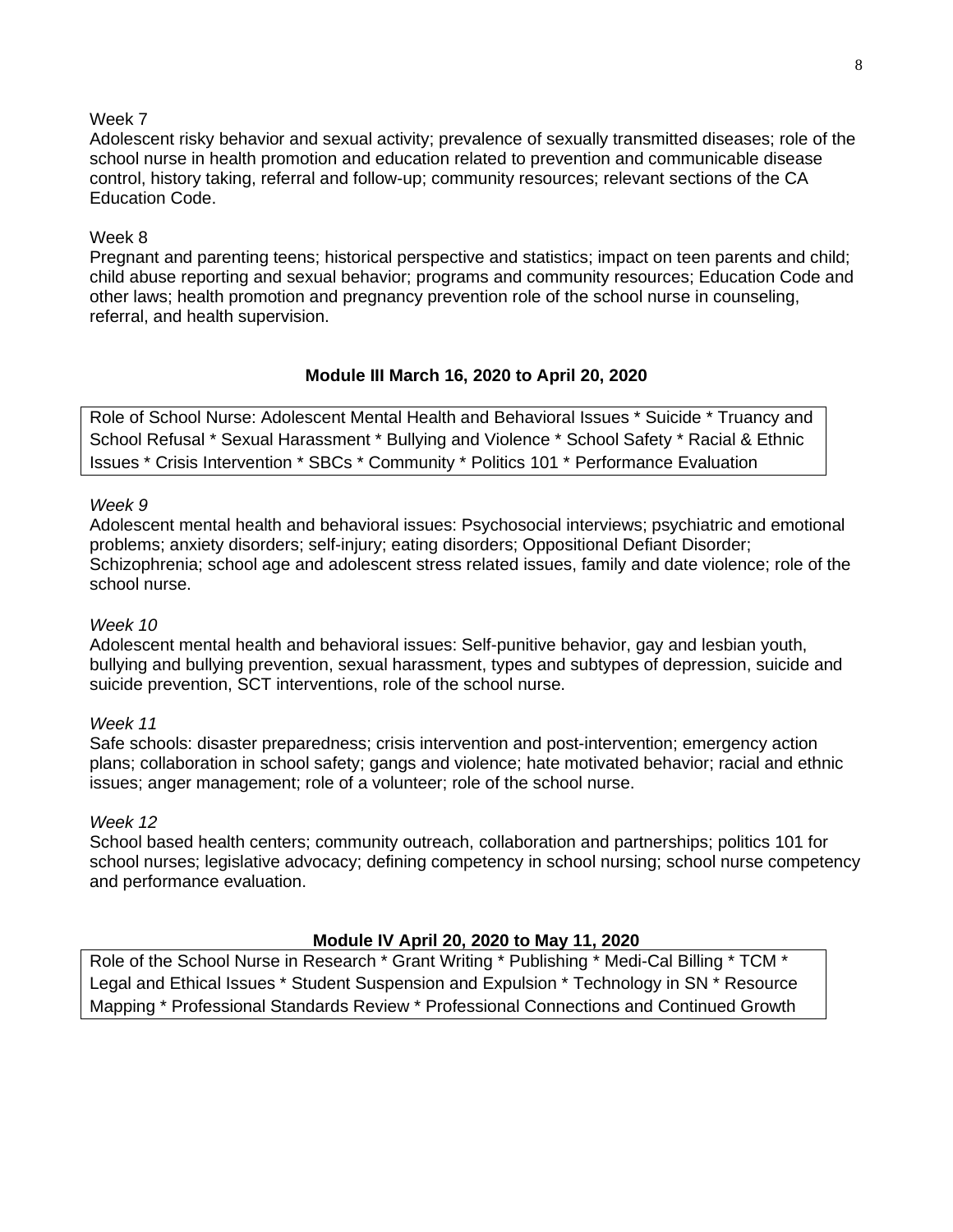#### *Week 13*

The benefits of research in school nursing; applying research in practice; role of the school nurse in research projects; grant writing; and publishing articles and research findings.

#### *Week 14*

Legal and ethical issues in school nursing; pursuing justice in the courts, minor consent, suspension and expulsion; Targeted Case Management; Medi-Cal Administrative Activities (MAA); LEA billing, enrollment and accountability; resource mapping for health services.

#### *Week 15*

Reviewing standards of school nursing practice; quality assurance; concept of school nurse community; staff recruitment; professional connections and continued growth; health office design issues and use of computer technology; revising your philosophy of school nursing.

# **MODULE OBJECTIVES**

### **MODULE I OBJECTIVES**

Upon Completion of Module I the Student will be able to:

- Describe the role of the school nurse as program manager at the secondary setting.
- Interpret legal and ethical guidelines related to adolescents and school nurse practice.
- Identify developmental stages of adolescence and associated theories.
- Analyze adolescent risky behavior, health issues and related attitudes.
- Illustrate use of the nursing process in meeting the health care needs of the adolescent.
- Research community involvement in provision of coordination of school health services.
- Describe use of at least 3 theories/models for school nursing practice at the secondary level.
- Discuss importance of interdisciplinary collaboration for school nurse at the secondary level.
- List 5 ways the school nurse can maintain visibility on campus and in the community.
- Assess the importance of a comprehensive school health program at the secondary level.
- Summarize health ed. as an integral component of a comprehensive school health program.
- Explore the group process, instituting groups, and evaluating their effectiveness.
- Identify key components of curriculum planning, development, and evaluation.
- Examine the development of health curriculum utilizing the nursing process, conceptual frameworks and current research.

#### **MODULE II OBJECTIVES**

Upon Completion of Module II the Student will be able to:

- Discuss primary, secondary, and tertiary health care in meeting needs of adolescents.
- Describe injuries associated with athletes, their treatment and prevention.
- Examine issues related to confidentiality and counseling with adolescents.
- Explain the role of the school nurse in assisting students with special needs in fitting into Physical Education programs.
- Contrast the difference between the nutritional needs of athletes and that of the general adolescent population.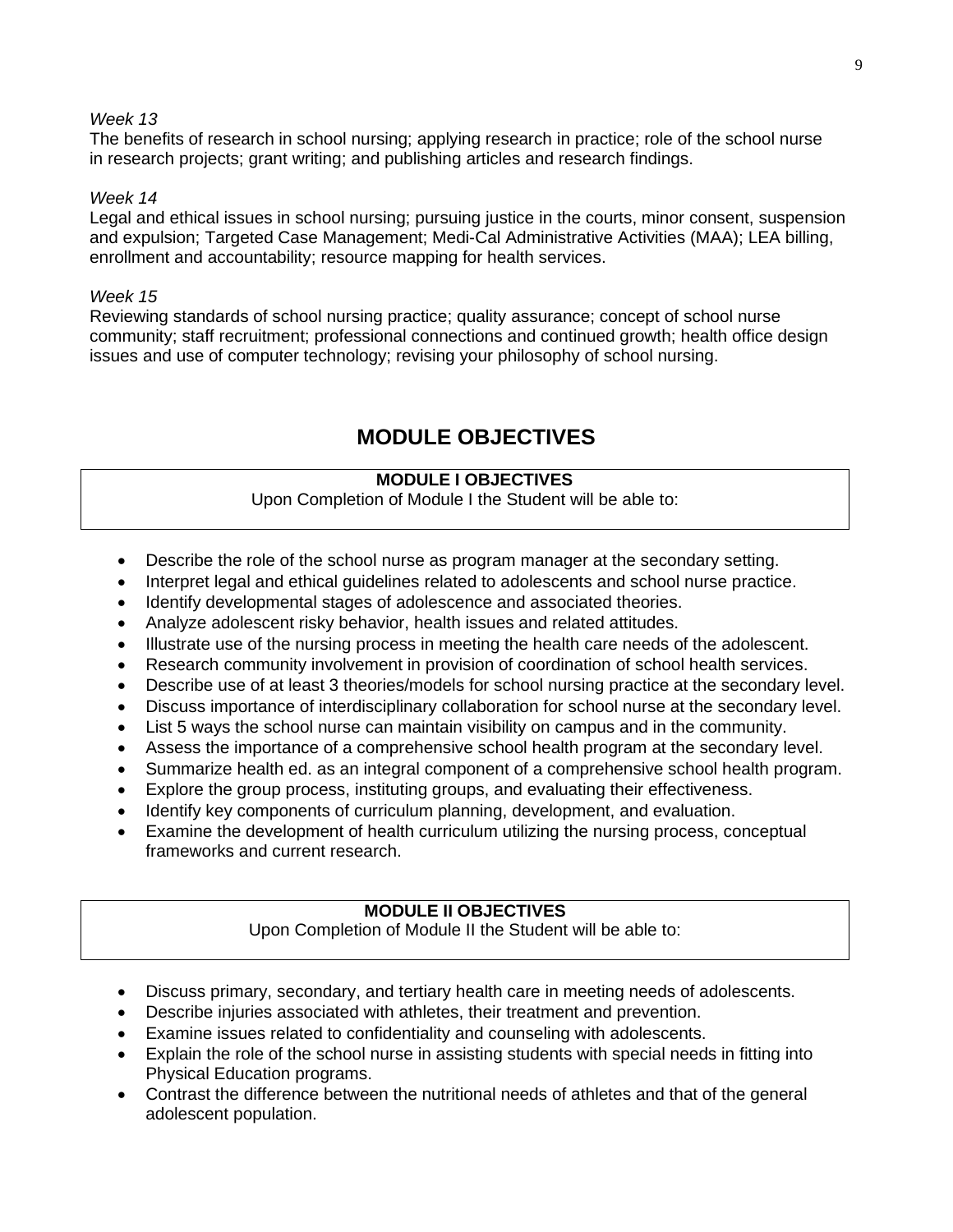- Identify risk factors associated with teen pregnancy and effective school and community interventions.
- Identify programs to meet the needs of pregnant and parenting teens.
- Assess sexuality education and the normal development of sexual awareness/orientation.
- Outline sexually transmitted diseases, statistics and treatment, role of the school nurse.
- Examine confidentiality and ethical issues associated with counseling adolescents.
- Articulate problems associated with alcohol and drug addiction, and treatment programs.
- Explore school and community programs to prevent/stop smoking and related Ed. Codes.

## **MODULE III OBJECTIVES**

Upon Completion of Module III the Student will be able to:

- Describe precursors to emotional disorders and behavior problems in adolescents.
- Examine identification, counseling, referral of students with suspected mental health issues.
- List three psychiatric disorders commonly seen in adolescents, their signs/symptom, treatment and role of the school nurse.
- Discuss issues relating to truancy/school avoidance and the role of the school nurse.
- Identify the issues associated with gay and lesbian youth and the role of the school nurse.
- Define issues related to bullying and interventions to control the problem.
- Relate self-punitive behavior among some students and the role of the school nurse.
- Describe sexual harassment in the school setting and steps to take to prevent/stop it.
- Examine issues related to violence/gang presence and role of schools/community.
- Interpret suicide prevention/intervention programs and role of the school nurse.
- Describe intervention steps in the event of a suicide or death of a student or staff member.
- List steps that school districts/community are taking to curb violence and gang issues.
- Outline the development of a school crisis team, its purpose, and role of the school nurse.
- Explore what the State of California has to say about safe schools and the responsibility of school districts in developing policies.

## **MODULE IV OBJECTIVES**

Upon Completion of Module IV the student will be able to:

- Examine the complementary roles of the school nurse and NP in school-based clinic setting.
- Discuss value of school-based clinics and feasibility of establishing a school-based clinic.
- Explore school /community linked health care programs to optimize services to children.
- Examine school nurse competency and framework for professional expectations.
- Discuss the need for political action on the part of school nurses as a means of advocating for school age children and school nursing.
- Review the importance of research in school nursing and give at least 3 examples.
- Outline grant writing steps to obtain funding for research, projects, and programs.
- Discuss general expectations in grant writing and identify 3 funding sources.
- Illustrate the value of writing for publication and importance in school nursing.
- Discuss the purpose of Medi-Cal billing and use of funding to benefit school age children.
- Explain Targeted Case Management as it relates to school age students.
- Define an LEA (local education agency/school district) and services provided.
- Examine legal and ethical issues related to adolescent rights and behavior.
- Assess use of technology in the health office.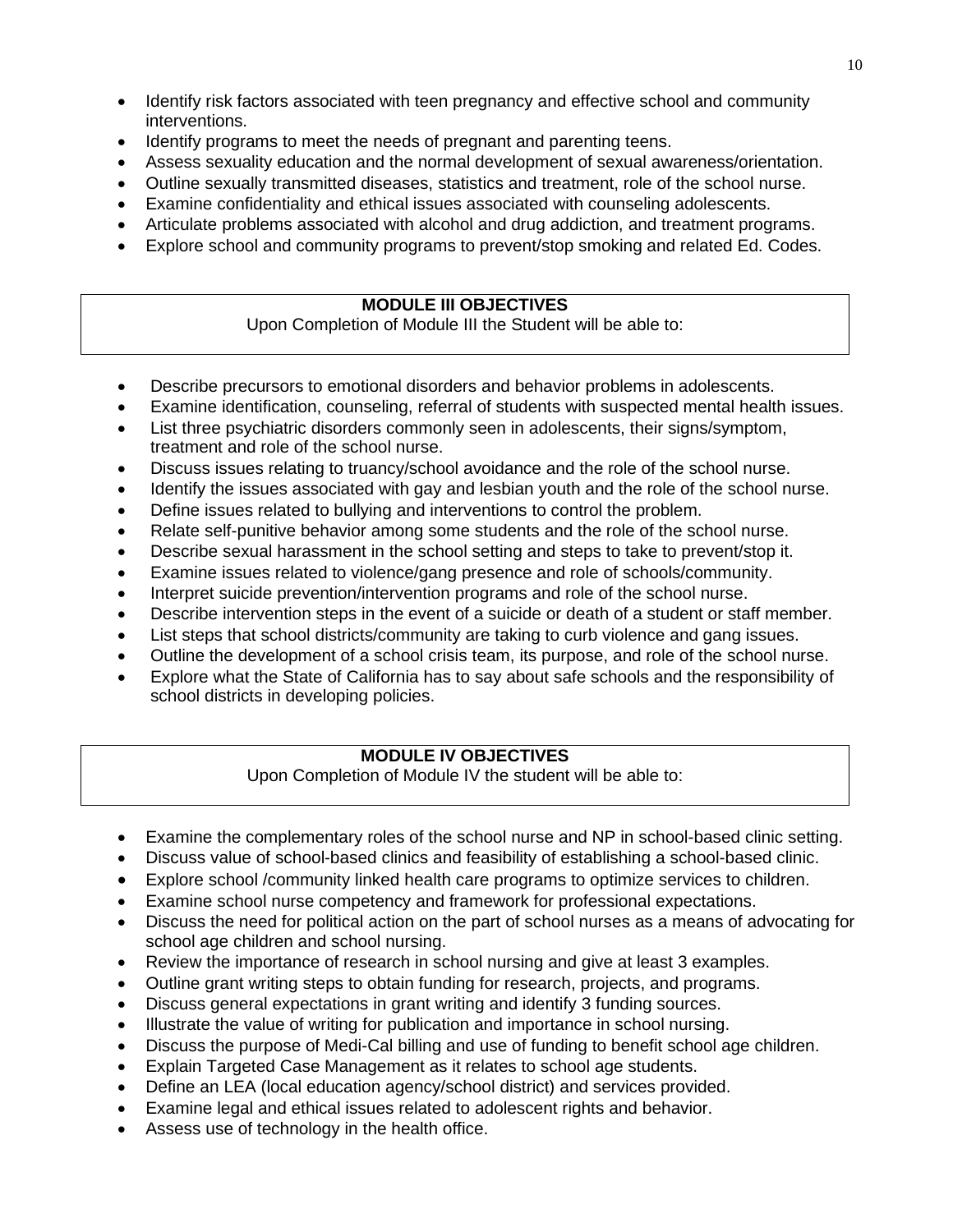Online modules with self-directed readings based on individual student needs per course objectives and assignments. Students are asked to research responses to weekly questions/case scenarios using textbooks, journal articles, other relevant materials and website searches. Students will develop a PowerPoint presentation on CANVAS for classmates, participate in discussion following CANVAS presentations and complete other written assignments as indicated. CANVAS discussions are monitored by faculty with input as appropriate.

#### **READING REQUIREMENTS**

Reading assignments will be from texts, journals and selected websites relevant to course objectives, assignments and student learning needs. There is no predetermined weekly reading assignment other than what is described in the syllabus.

## **GRADING CRITERIA**

#### $A = 90-100\%$ ; B = 80-89%; C = 70-79%; D = 60-69%; F = 59% and below.

**There are no identified extra credit options. Any grade below a "c" is not acceptable for credit and the student may be removed from the program.**

#### **ASSIGNMENTS / EVALUATION**

| Assignment                                                                                                                                                                                                          | Points |
|---------------------------------------------------------------------------------------------------------------------------------------------------------------------------------------------------------------------|--------|
| Weekly Questions Booklet - researched questions/case scenarios (@ 2.0 pts.<br>each X14). (No research question due Week 1 and You are not required to<br>research the week before and week of your PP presentation) | 28.0   |
| Student participation in CANVAS weekly discussions (@ 1.0 pts. each X 28)                                                                                                                                           | 28.0   |
| Development of a Professional PowerPoint presentation on CANVAS                                                                                                                                                     | 11.0   |
| Creation of a scenario and participation in discussion following your presentation                                                                                                                                  | 2.0    |
| Mental Health Issue(s) Book report or Research Paper                                                                                                                                                                | 10.0   |
| <b>Orientation Project Design</b>                                                                                                                                                                                   | 11.0   |
| Legislative paper and/or visit to legislator                                                                                                                                                                        | 10.0   |
| End of Semester Post Knowledge Based Assessment/Evaluation of Course                                                                                                                                                | 0.0    |
|                                                                                                                                                                                                                     |        |
| <b>Total-Maximum Points Possible</b>                                                                                                                                                                                |        |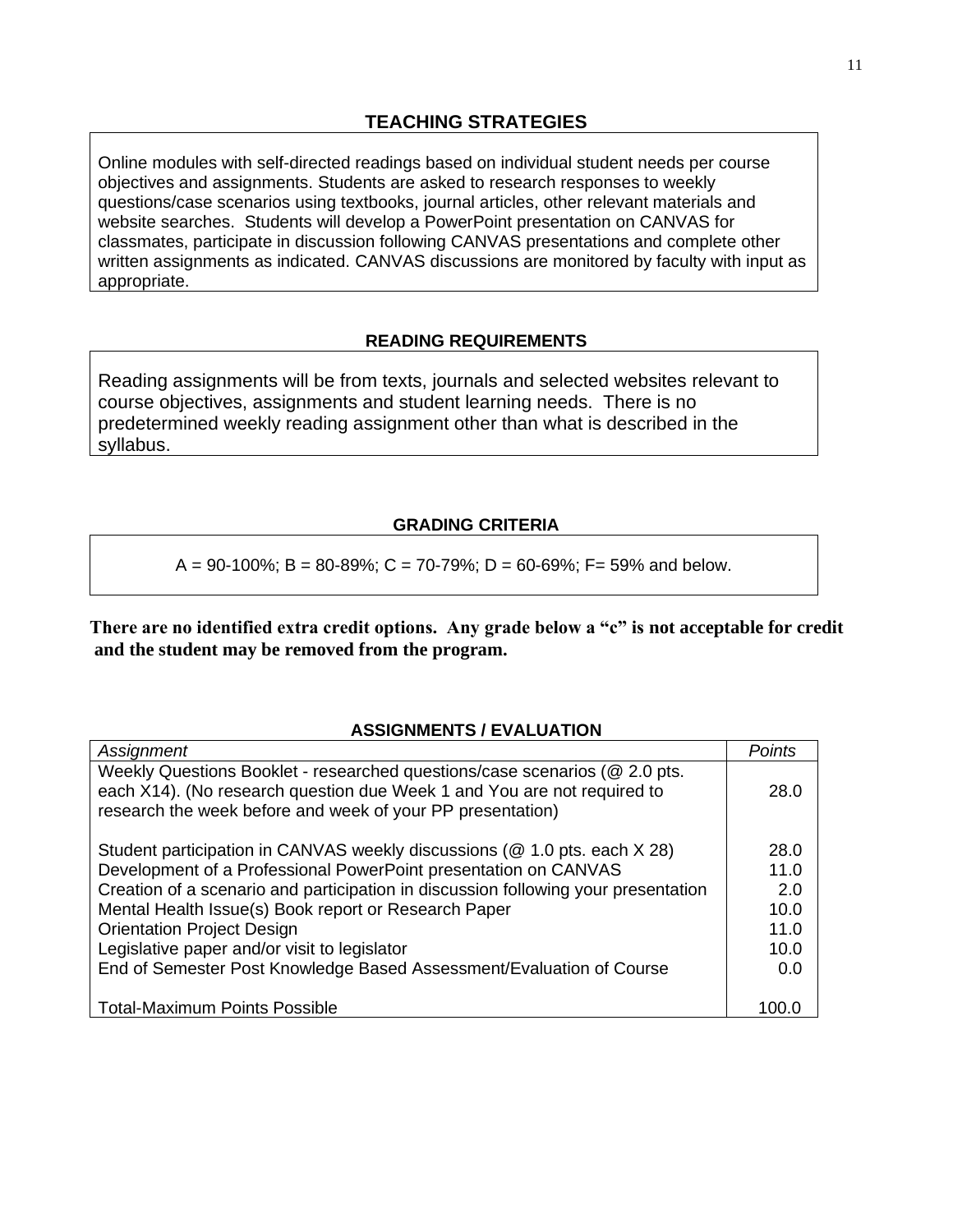#### **MODULE DUE DATES**

#### **Completed Module work is due the Monday following the last Friday of each Module. Any paper submitted after the due date is subject to Late Point Deduction.**

| Module | Module Start | Module End | Module Due | Late Deduction |
|--------|--------------|------------|------------|----------------|
|        | 1/19/20      | 2/14/20    | 2/18/20    | 10% per week   |
|        | 2/17/20      | 3/13/20    | 3/16/20    | 10% per week   |
| Ш      | 3/16/19      | 4/17/20    | 4/20/20    | 10% per week   |
| IV     | 4/20/20      | 5/8/20     | 5/11/20    | 10% per day    |

#### **ATTENDANCE AND STUDY EXPECTATIONS**

This is an on-line course, open on CANVAS Monday at 12:00AM to Sunday 11:59PM. You are expected to participate in all online discussion and to complete any online activities and assignments. You are expected to check email and announcements frequently for updates.

In general, in University courses it is expected that students will spend approximately 2 hours of study time outside of class for every one hour in class. As this is a 3 Unit class (3 hours a week), you should expect to student an average of 6 hours outside of class each week. Some students may need more outside study time and some less.

#### **COMMUNICATION WITH INSTRUCTOR**

The Instructor does not have office hours and email is the quickest way to contact the instructor for questions or concerns. You can expect a response within 48 hours or less. In the course Module Section the "Ask the Instructor" forum can also be used. Students can check their grades in the CANVAS Grade Center and view feedback via email.

#### **ASSIGNMENT SUBMISSION**

The semester is divided into four modules.Completed assignments for each module must be electronically sent using the "*Assignment Drop-Off*" located in each CANVAS Module section in Nursing 185. See examples of student work in "*Course Documents".*

1. Important! Assignment work is to be sent as **ONE** continuous document. This includes both the module assignment and the weekly research questions. Each module should have one title page with the name of the student on the top of each page.

#### **Students do not copy and submit CANVAS Discussion responses for each week with module work. This is reviewed separately.**

- 2. Module assignments are to be submitted before Monday at 11:59PM following the end of each completed module unless it is a holiday, in that case Tuesday.
- 3. If work is going to be late due to an unavoidable personal circumstance, students must notify the instructor well ahead of the Module due date to avoid penalty. See Late Deduction regarding loss of points under Module Due Dates section.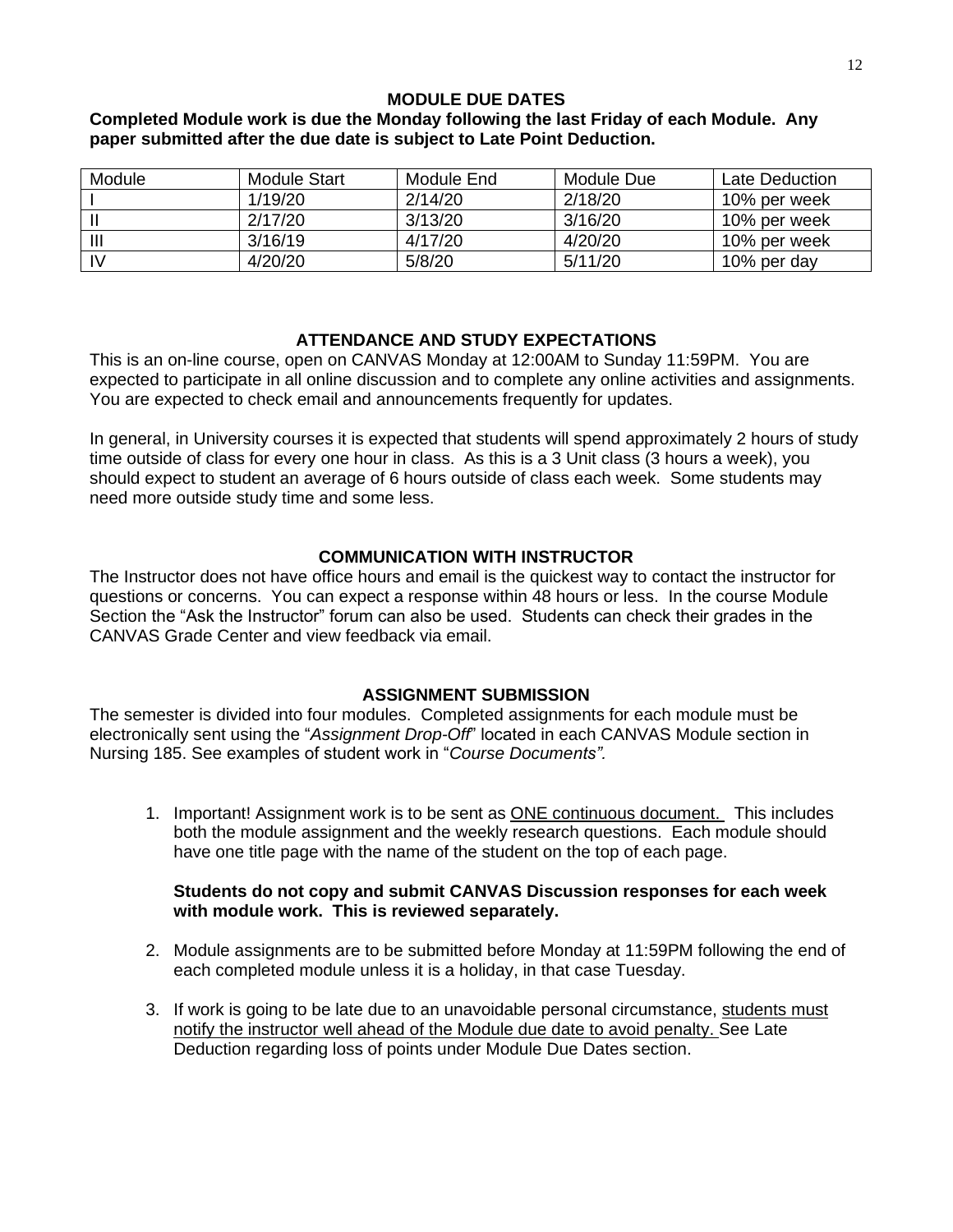- 4. Completed assignment work will be reviewed by the student's instructor and comments related to that work will be posted in the grade book. Points will automatically be posted in the student's online gradebook (allow 10-14 days). Check grading rubrics for each module to review how papers are graded.
- 5. **Start each module assignment and weekly research question on a new page** within the document. List bibliography and resources after each week question/assignment.
- 6. Careful proof reading is essential for all work! A paper with more than 6 spelling and/or grammatical errors might receive a lower grade, or a request to rewrite the assignment. Instructors will also grade clarity, organization, and support of ideas expressed.
- 7. If you have problems attaching an assignment notify the instructor immediately for assistance and if not resolved assignments may be emailed to the instructor direct.
- 8. The syllabus and schedule are subject to change in the event of extenuating circumstances. It is your responsibility to check your Fresno State email and the Course Announcements section in CANVAS frequently for changes.
- 9. Students are advised to back up their computer work frequently, and it is recommended you compose your statements for CANVAS Discussion in a word doc. Cut and paste it into CANVAS when complete to avoid losing your work.

# **STUDENT SUPPORT**

#### **Orientation Day:**

To foster collaboration and understanding among students and to allow students to orient to the School Nurse Services Credential and CANVAS Programs; all Cohort Students must attend an Orientation Day and Lunch in June. Orientation Activities include:

- Get acquainted with other students in the program-Establish Support Groups
- Meet instructors and support staff
- Review syllabus and expectations for N184, N185, N186 and N187.
- Purchase books and learning materials for the program
- Establish Support Groups, PowerPoint Presentation topics and dates
- Design Personal Learning Goals and outline Identified Learning Activities
- CANVAS Orientation: Online etiquette and expectations
- Review student files, collect required documents, and Knowledge Assessment Surveys

#### **Area Support Groups:**

Purpose: To strengthen connections among classmates and with the program. For that reason, we encourage networking among students through the exchange of student email addresses within support group areas and around the state. A "Get Acquainted Luncheon" will give an additional opportunity for students to spend time with students and faculty. As this is a statewide online program, partners should expect to work online through CANVAS or through use of email on their presentations. Occasionally, partners may be geographically close enough to work together in person.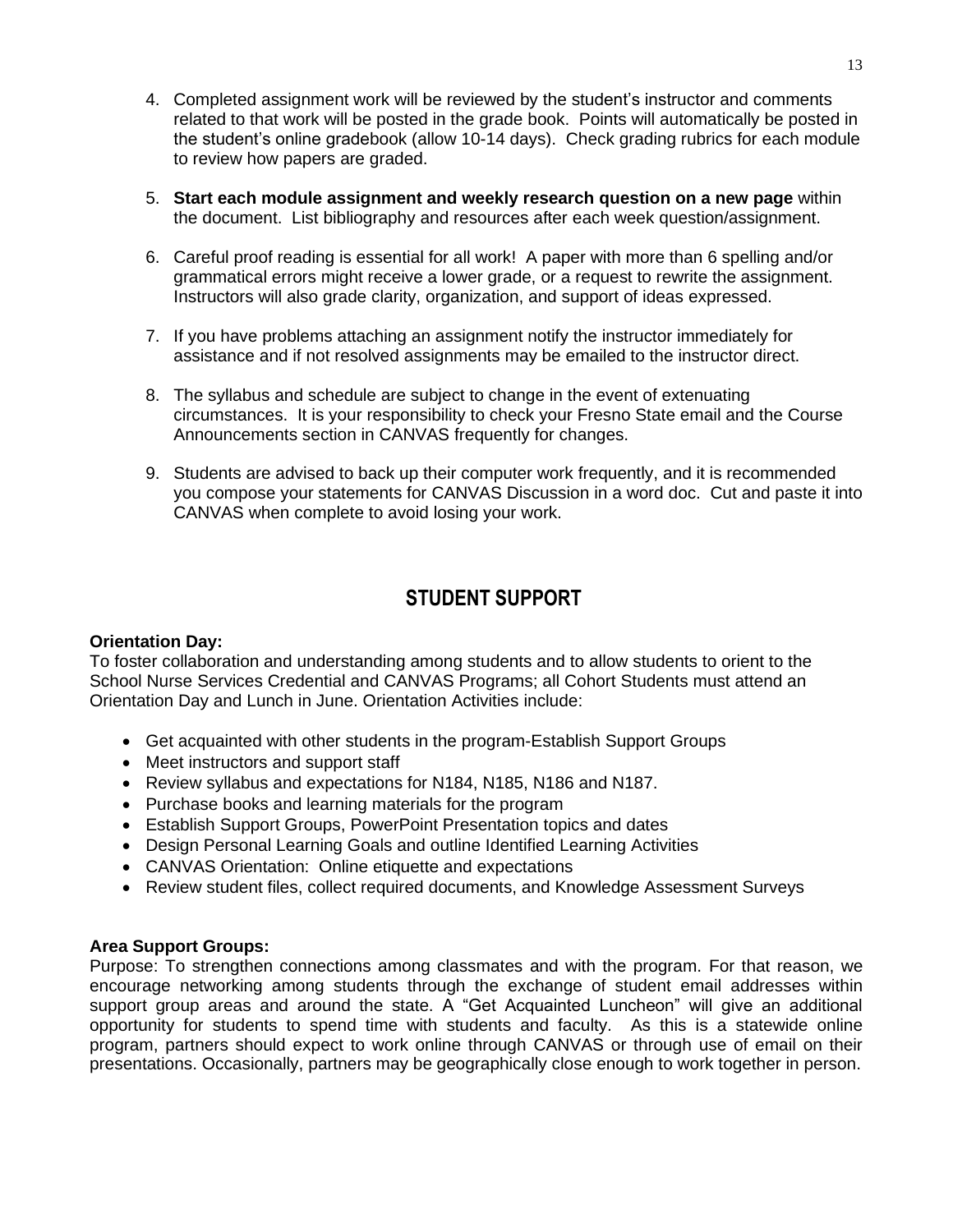# **WEEKLY ASSIGNMENTS**

#### **I. Weekly Research Questions:**

Purpose: In order to investigate topics essential to school nursing, students will research one research question each week from the *Nursing 185 Research Question Book* and use that information to reflect and improve on their current school nurse practice. Potential sources where information can be found to respond to weekly questions are indicated immediately after each question. Research will include a review of *School Nursing: A Comprehensive Text*, 3<sup>rd</sup> Edition (Selekman, 2019), Professional and Government websites, and other resources.

- A. Choose a weekly question to research from the Research Q Book and write up on your own:
	- 1. There are a total of 9 questions (each with several sub parts) for each semester week.
	- 2. At the start of the semester, 2 of these 9 weekly questions will be selected by partners or individuals for CANVAS presentations.
	- 3. The class will be notified of questions student presenters have selected by end of week one.
	- 4*.* Of the remaining 7 questions each week (not selected for a presentation), students are to choose ONE of those questions to research and write up on his/her own.
- B. Guidelines for writing up responses to weekly research questions.
	- 1. A Word program is suggested for this assignment. Students should prepare this document with 1" margins, double spaced and 12 font with a cover page per APA format.
	- **2.** Each question has several sub parts. The **entire** question should be restated at the top of the page. Start each question on a new page. **Document the week and question number you are answering.**
	- 3. Each sub part of the question should be restated with the answer to that sub part immediately following it. (See sample in Course Documents).
	- 4. Bullets or outline form may be used rather than narrative.
	- 5. Suggested length of responses, 2-3 pages, with sources cited for the entire question at the end of each question.

| Assignment                           | <b>Grading Criteria</b>                                                                    | Total       | Points<br>Possible | Late<br>$-10%$ | Points<br>Given |
|--------------------------------------|--------------------------------------------------------------------------------------------|-------------|--------------------|----------------|-----------------|
| <b>Research</b>                      | Questions restated/sources cited/ APA format<br>Understanding of subject matter, depth and | 1.0         |                    |                |                 |
| <b>Question Weeks</b><br>5, 6, 7, 8, | quality of response<br>Reflection to practice                                              | 5.0.<br>2.0 |                    |                | 8               |
|                                      | 8 points possible when presenting on<br>CANVAS-due to presentation research credit         |             |                    |                |                 |

## EXAMPLE GRADING

#### **II. Develop a CANVAS Presentation:**

Purpose: To allow students to research a chosen topic and synthesize what they have learned to create a professional PowerPoint presentation. Students will apply their knowledge to the development of a discussion scenario and are responsible for monitoring the discussion for the week. Each student will choose a week to present a PowerPoint on a Research Question from T*he N185 Research Question Book*. *Topics and Dates will be assigned at Orientation/start of the semester.*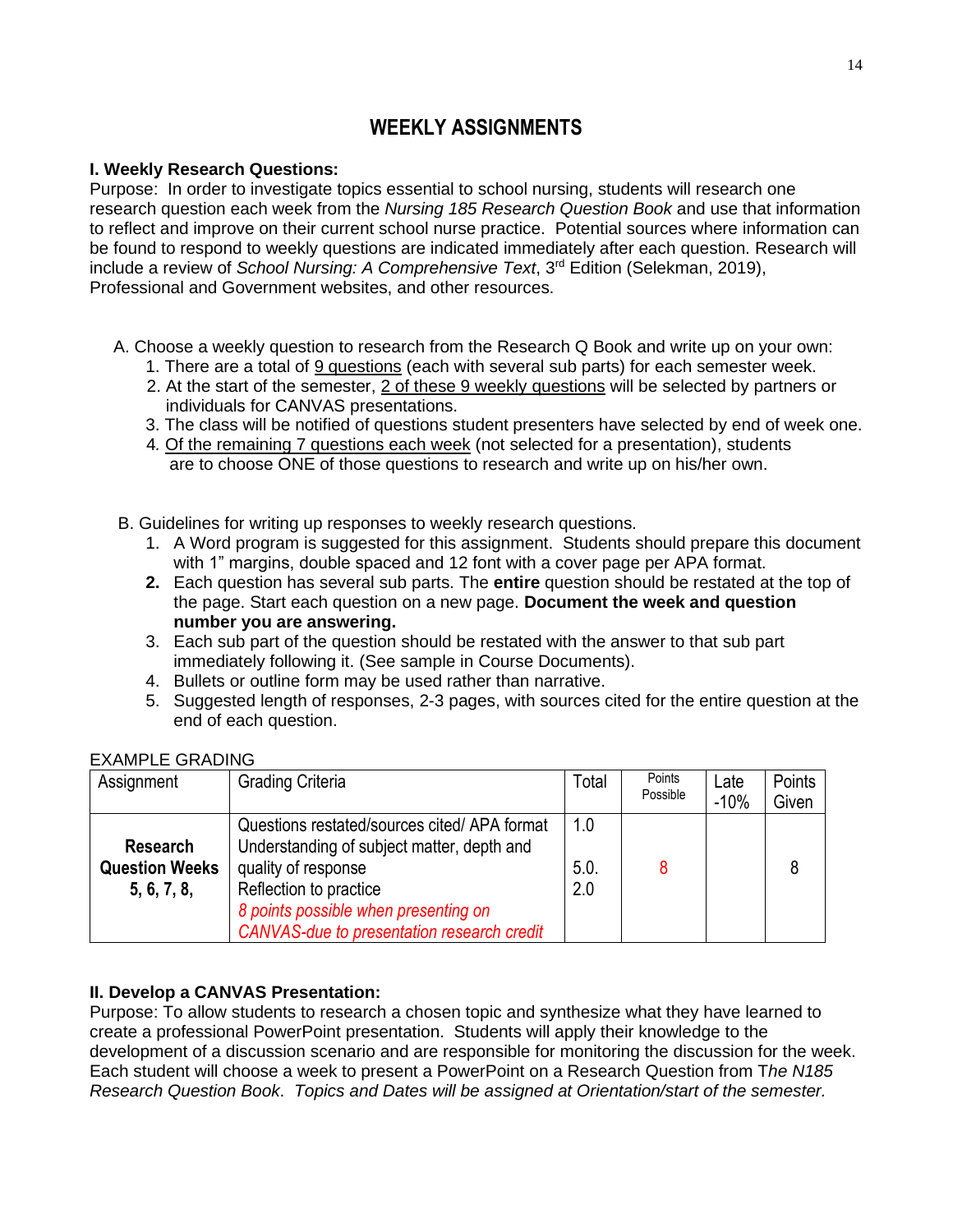| Format                             | The CANVAS presentation should be prepared in PowerPoint. It should be<br>creative but professional in appearance. The quality of the information is<br>foremost. There is no suggested length, but 25 slides is the maximum. Each<br>slide should not look crowded. If working with a partner, a complete outline must<br>also be prepared and posted. (10 points)                                                                                                                                                                                                                                                                                                                                                                                                                                               |
|------------------------------------|-------------------------------------------------------------------------------------------------------------------------------------------------------------------------------------------------------------------------------------------------------------------------------------------------------------------------------------------------------------------------------------------------------------------------------------------------------------------------------------------------------------------------------------------------------------------------------------------------------------------------------------------------------------------------------------------------------------------------------------------------------------------------------------------------------------------|
| Research                           | All sub parts of the question chosen from the Weekly Question Booklet should be<br>adequately addressed. Include any information from the Ed Code, CSNO/NASN<br>position statements, current research findings and any other issues that may be<br>pertinent to the subject matter. After completing the slides that answer the<br>question, include another slide and cite your sources. (4 Research points)<br>On the last slide prepare a scenario. This scenario should be worded so that<br>each student responds to it differently. Encourage the reader to share<br>experience specific to his/her nursing practice such as client care, policy,<br>program, an ethical dilemma, a problem or solution, add new research<br>information, legal issues, useful website, community resources, etc. (1 point) |
| Assignment<br>Due                  | Presentations must be posted on CANVAS no later than Saturday midnight prior<br>to the week it is due. This will give the other students ample time to read and<br>prepare for the discussion. When posting your presentation in the CANVAS<br>Forum thread, be sure to restate the entire question followed by your scenario. If<br>you cannot make the deadline inform the teacher before Wednesday of the week<br>due.                                                                                                                                                                                                                                                                                                                                                                                         |
| Monitoring<br>Your<br>Presentation | The presenter will monitor his/her presentation by commenting on the other<br>students' posts, adding new information and keeping the discussion on target. It<br>is not necessary to respond to every post. The presenter will monitor his/her<br>presentation from Sunday to Saturday. (2 points)                                                                                                                                                                                                                                                                                                                                                                                                                                                                                                               |

**Note: CANVAS presenters are NOT required to write an individual research question the week before their presentation is posted and are also not required to research a question during the week they are monitoring their own presentation. Credit is received for the PP Question research. Presenters must, however, respond to the CANVAS partner presentations for those weeks.** 

| Assignment                    | <b>Grading Criteria</b>                                                           | Total | Points<br>Possible | Late<br>$-10%$ | Points<br>Given |
|-------------------------------|-----------------------------------------------------------------------------------|-------|--------------------|----------------|-----------------|
| <b>Once per</b>               | Thorough/Depth/Quality of information                                             | 6.0   |                    |                |                 |
| semester                      | Creativity/format/presentation of information                                     | 3.0   | 11                 |                | 15              |
| <b>CANVAS</b><br>presentation | Personal participation in monitoring and<br>discussion following own presentation | 2.0   |                    |                |                 |
|                               | <b>Quality Research (Points posted in Research</b>                                | (4.0) | (4.0)              |                |                 |
|                               | area                                                                              |       |                    |                |                 |

#### **III. CANVAS Discussion:**

Purpose: The Discussion Forum requires students to review, evaluate and reflect on topics relevant to school nursing and apply that knowledge to resolve a scenario. Sharing knowledge and experience with colleagues is a highlight of the course. **Discussion work is mandatory to pass this course.**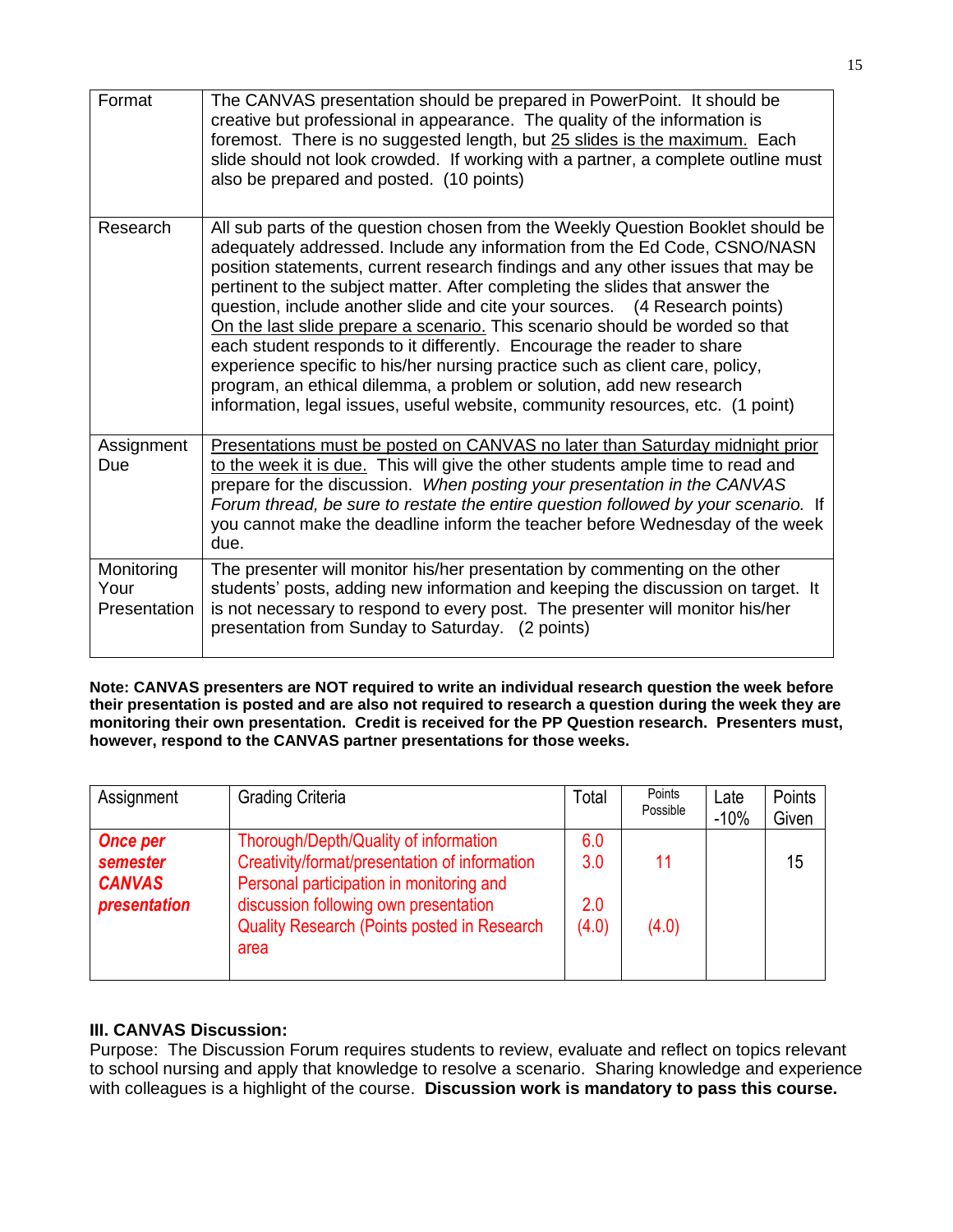- 1. Each week students will respond to the case scenario posed by presenters with application to your own school nursing, or as directed, using at least a quality paragraph (one opening sentence, at least 3 contributing sentences, and a closing sentence). Think of this as class attendance….
- 2. Read through postings by other classmates and select one posting to respond to that you can relate to your own school nursing practice, personal beliefs, philosophy or experience. Entries should be original thought, building on prior discussion.
- 3. Posting should be timely and occur on two separate days of the week with an expectation as student would spend 45 minutes a week in discussion.
- 4. Students are graded on their quality and quantity of participation. Discussions should be substantive, demonstrate original thought, invite discussion or build on entries of other students. Entries should refer to course texts, credible websites, notes from conferences or other online sources.

#### EXAMPLE GRADING

| Assignment                                                   | <b>Grading Criteria</b>                                                                                                                                                           | Total | Points<br>Possible | Late<br>$-10%$ | Points<br>Given |
|--------------------------------------------------------------|-----------------------------------------------------------------------------------------------------------------------------------------------------------------------------------|-------|--------------------|----------------|-----------------|
| <b>Responses to</b><br><b>CANVAS</b><br><b>Presentations</b> | Quality responses to other students'<br>presentations (see chart below), 2 quality<br>responses to the scenario, and 2 comments to<br>another student post: totaling 4 each week. | 6     |                    |                | 8               |
|                                                              | Application to practice                                                                                                                                                           | 2     | 2                  |                |                 |

# **Additional Module Assignments**

**Module 1 Assignment: Mental Health Assessment: Due Tuesday, February 18, 2020 Complete ONE of following 2 Assignments-Book Report or Mental Health Report** Purpose: To increase the competence of school nurses in Mental Health areas. School Nurses will gain an insight into mental health areas and how it impacts students in the school setting and they will explore what mental health resources might be used in the school setting to assist students and families.

## **A. Book Report Option:**

Write a book report on ONE of the following books:

1. Greenberg, Michael. (2008). *Hurry down sunshine*. NY: Random House Inc.

2. Gurian, M. (1996). *The wonder of boys: What parents, mentors and educators can do to shape boys into exceptional men*. NY: Jeremy P.

3. Kindlon, D. & Thompson, M. (2000). *Raising Cain: Protecting the emotional life of boys*. NY: Ballantine Books.

4. Piper, M. (1995). *Reviving Ophelia*: Saving the selves of adolescent girls. NY: Ballantine Books.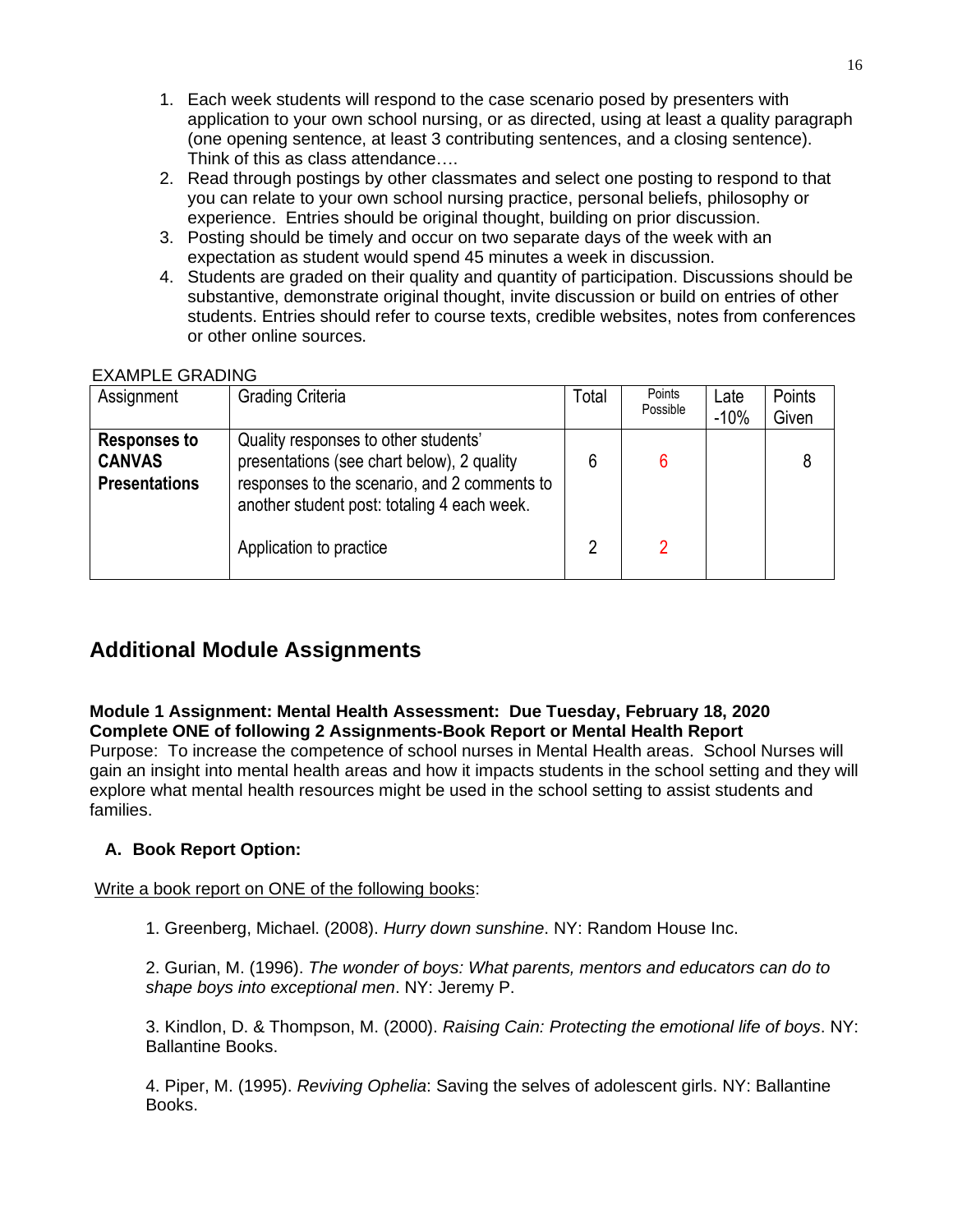- 5. Rubin, T.I. (1998). *David and Lisa*. NY: Tom Doherty Associates, Inc.
- 6. Cahlan, S. (2012) *Brain on Fire: My Month of Madness.* Simon and Schuster, Inc.

#### Write a 3- 4 page paper using APA format. Include the following:

1. Summarize the chosen book and select three case scenarios and/or behavioral/emotional issues to discuss that you found particularly insightful/valuable for your SN practice.

2. Discuss the behavioral/psychiatric problem(s), precursors, stressors, resolutions, counseling techniques, and treatment. Address cultural issues if appropriate.

3. How has this insight changed your own attitude and practice and given you a greater understanding for adolescent emotional/behavior issues and/or psychiatric problems?

4. Share your opinion about the book and insight you gained with fellow students on CANVAS. (A forum will be open on the N185 discussion board for this purpose.)

#### **OR**

#### **B. Mental Health Report Option:**

Write a 3-4 page research paper with references based on one of the following categories:

- 1. Select one of the following categories:
	- a. Teen pregnancy
	- b. STDs, AIDS
	- c. Substance abuse (Select one: Drug use, alcohol, or smoking)
	- d. Depression, suicide
	- e. Sexual harassment, date rape, transgender issues
	- f. Truancy, dropout, delinquency
	- g. Gangs, violence, etc.
- 2. Address the adolescent behavioral/mental health issues that lead up to the problem, i.e., precursors, stressors, cultural issues, interventions. Discuss counseling techniques, treatment of the issues and/or physical conditions and role of the school nurse.
- 3. Apply a developmental/adolescent theory (e.g., Erikson, Marcia Selman, Jessor, Piaget). Use "Google" to find a theory that will match your research.
- 4. Apply Neuman Systems Model, or another relevant nursing theory. See following website at www.nurses.info/nursing theory.htm.
- 5. Incorporate current research findings to support your paper. Review three current articles; one source can be a website with relevant information.
- 6. Cite statistics or examples of the problem from your school district.
- 7. Include community resources availability to address the problem/interventions/ programs (e.g., programs for substance abuse, pregnancy, etc.).
- 8. Identify proactive measures to prevent or ameliorate the problem early (primary, secondary prevention).
- 9. Briefly summarize research/findings on CANVAS for fellow students. (A forum will be provided on the NURS185 Discussion Board for this purpose.)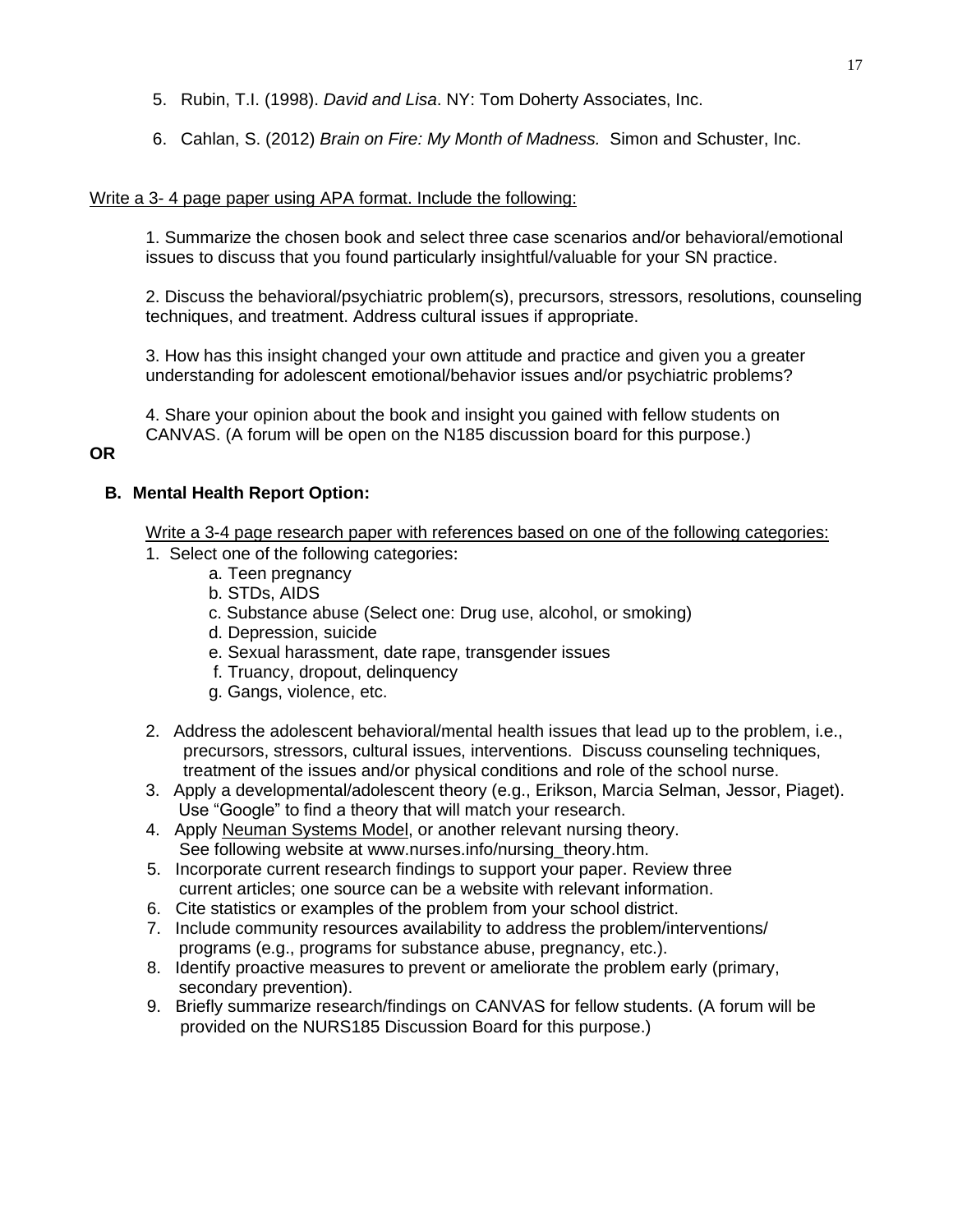| <b>Grading Criteria</b>                                                     |                 |
|-----------------------------------------------------------------------------|-----------------|
| <b>Book Report: Adolescent Mental Health or Behavioral Issues</b>           | (Total 10 Pts.) |
| Insight into issues and/or problems                                         |                 |
| Application and evaluation regarding usefulness of knowledge to SN practice |                 |
| Writing skill/APA format                                                    |                 |

#### **OR**

| Research Paper: Adolescent health issue with emphasis on mental health        | (Total 10 Pts.) |
|-------------------------------------------------------------------------------|-----------------|
| Completeness/depth of analysis/evaluation of problem/Insight                  |                 |
| Incorporation of current research/nursing theories/application to SN practice |                 |
| Writing skill/APA format                                                      |                 |

#### **Module 2 Orientation of Health-Related Staff Assignment: Due March 16, 2020**

**Purpose:** To allow the school nurse experience in the design of a school health program including training, orientation, and evaluation of staff under her supervision.

School Nurse Standard 17 states: "The school nurse manages school health services." Program management is unique to school nursing and is not stated in ANA program standards. All school nurses are program managers as it encompasses everything from the case management of individual students to running a large Health Services Department.

You have been hired by a new medium sized school district in a rural area. The district has 6 schools, 2 new school nurses and 2 new LVN/Health Aides. Up to this point there has been no formalized orientation, training or evaluation provided to the Health Services Staff. You have been asked to design a **comprehensive district wide orientation program** for your staff.

| Understanding<br><b>School Nurse</b><br><b>Practice</b> | The school nurse manages school health services. To adequately supervise and<br>evaluate staff, documentation of orientation and training of legal mandates<br>concerning health areas as well as district protocols must occur. Orientation<br>should include everything the new employees need to know to make them<br>knowledgeable and productive employees and include the training areas needed<br>for effective supervision/delegation of tasks. Orientation can include everything<br>from team building, performance standards, to health office procedures and is<br>unique to the job setting and district expectations. Review district policy and<br>protocols, specialized procedures, Ca. Mandates, OSHA, and additional areas<br>that might apply to your setting. |  |
|---------------------------------------------------------|------------------------------------------------------------------------------------------------------------------------------------------------------------------------------------------------------------------------------------------------------------------------------------------------------------------------------------------------------------------------------------------------------------------------------------------------------------------------------------------------------------------------------------------------------------------------------------------------------------------------------------------------------------------------------------------------------------------------------------------------------------------------------------|--|
| <b>Key Concepts</b><br>to explore                       | Review Orientation Programs. Does your district have an Orientation Program for<br>new hires? Do new Health Services staff have an Orientation? Is there an<br>appropriate learning theory that would apply to staff trainings? How does the<br>Neuman's Systems Module apply? Why is a well-planned and delivered new staff<br>orientation important? Who should provide the Orientation for health-related<br>areas?                                                                                                                                                                                                                                                                                                                                                             |  |
| <b>Design</b>                                           | Design an Orientation Program including appropriate topics, methods of delivery,<br>and ongoing staff support to reinforce the orientation process.<br>Statement of problem and justification of orientation programs<br>Application to Neuman's Systems Module and Learning Theory.<br>Check applicable California Education codes and District Policy for<br>mandated health areas that need to be incorporated.<br>Are there Legal Mandates? Health and Safety Standards? Does your                                                                                                                                                                                                                                                                                             |  |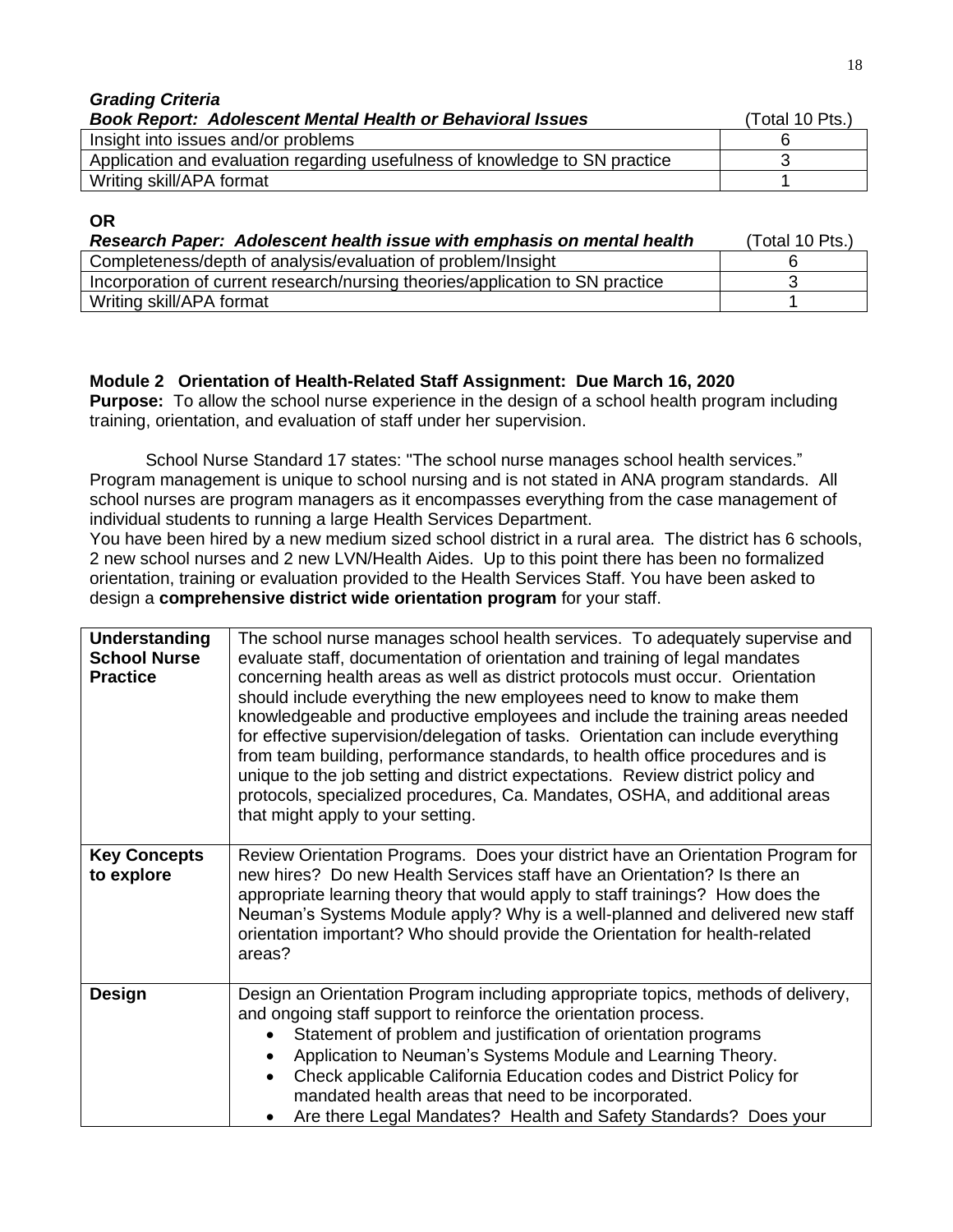|                                         | Board Policy require Orientation to specific topics?                                                                                                                                                                                                                                                                                                                                                                                   |
|-----------------------------------------|----------------------------------------------------------------------------------------------------------------------------------------------------------------------------------------------------------------------------------------------------------------------------------------------------------------------------------------------------------------------------------------------------------------------------------------|
|                                         | • Outline or design a chart demonstrating your Orientation program<br>noting the topics to be included and why. (For example: Anaphylaxis/-<br>EpiPen Training -Mandate Ca. Ed. Code 49414)<br>• What topics will be priority and why?<br>How do you modify the material for the differing educational levels of staff?<br>• How will you implement the Orientation?<br>• What might be the role of mentors? Or other support systems? |
| <b>Reflection to</b><br><b>Practice</b> | Evaluate the effectiveness of your Orientation Program. How will you document<br>completion/demonstration of skills? Did you have an orientation when you started<br>school nursing? Was it effective and What would you change?                                                                                                                                                                                                       |

(Selekman: Chapters 3, and 39. California Education Code, CSBA Policy, Federal and State Laws, District School Board Policy). CSNO "Green Book".

# **Grading Criteria**

| <b>Orientation Project</b>                                    | (Total 11 Pts.) |
|---------------------------------------------------------------|-----------------|
| Quality and depth of Orientation, method, topics, evaluation, |                 |
| Application to SN practice/theory/Reference to Standard 18    |                 |
| <b>Writing Skill/APA Format</b>                               |                 |

## **VII. Module 4 Assignment: Legislative Paper OR Legislative Visit. Due May 11, 2020**

Purpose: To encourage school nurses to explore, synthesize and evaluate legislation that might affect school health practice. Learn about the legislative process. Develop a position for or against proposed new federal or state legislation that might affect your practice and share with your legislators.

#### **Legislative Paper Assignment (Option 1)**

| Describe a bill or some proposed state legislation that<br>has the potential to affect the school health program,<br>school age students or school nursing practice in<br>California. What are the possible effects of this<br>legislation on children/education/school nursing?<br>State your position for or against this legislation. | Write a one-page summary of the bill and<br>why you oppose or support this bill.                                                                                                                                                                                                                        |
|------------------------------------------------------------------------------------------------------------------------------------------------------------------------------------------------------------------------------------------------------------------------------------------------------------------------------------------|---------------------------------------------------------------------------------------------------------------------------------------------------------------------------------------------------------------------------------------------------------------------------------------------------------|
| Does CSNO support or oppose this bill?<br>What other organizations are behind it or against it?<br>Why? Are there alternatives or compromises that you<br>could propose?                                                                                                                                                                 | Write a one-page summary citing sources.                                                                                                                                                                                                                                                                |
| Use the guidelines for a letter found in the CSNO<br>Advocacy Handbook on the<br><b>CSNO</b><br>website<br>(www.csno.org).                                                                                                                                                                                                               | Write<br>letter<br>οf<br>a l<br>one-page<br>support/nonsupport for the bill to<br>vour<br>legislator, committee or other. Make a clear<br>statement about what you want the reader to<br>do. State who you are (constituent, expert,<br>etc.) and how you can be reached. Mail or<br>email this letter. |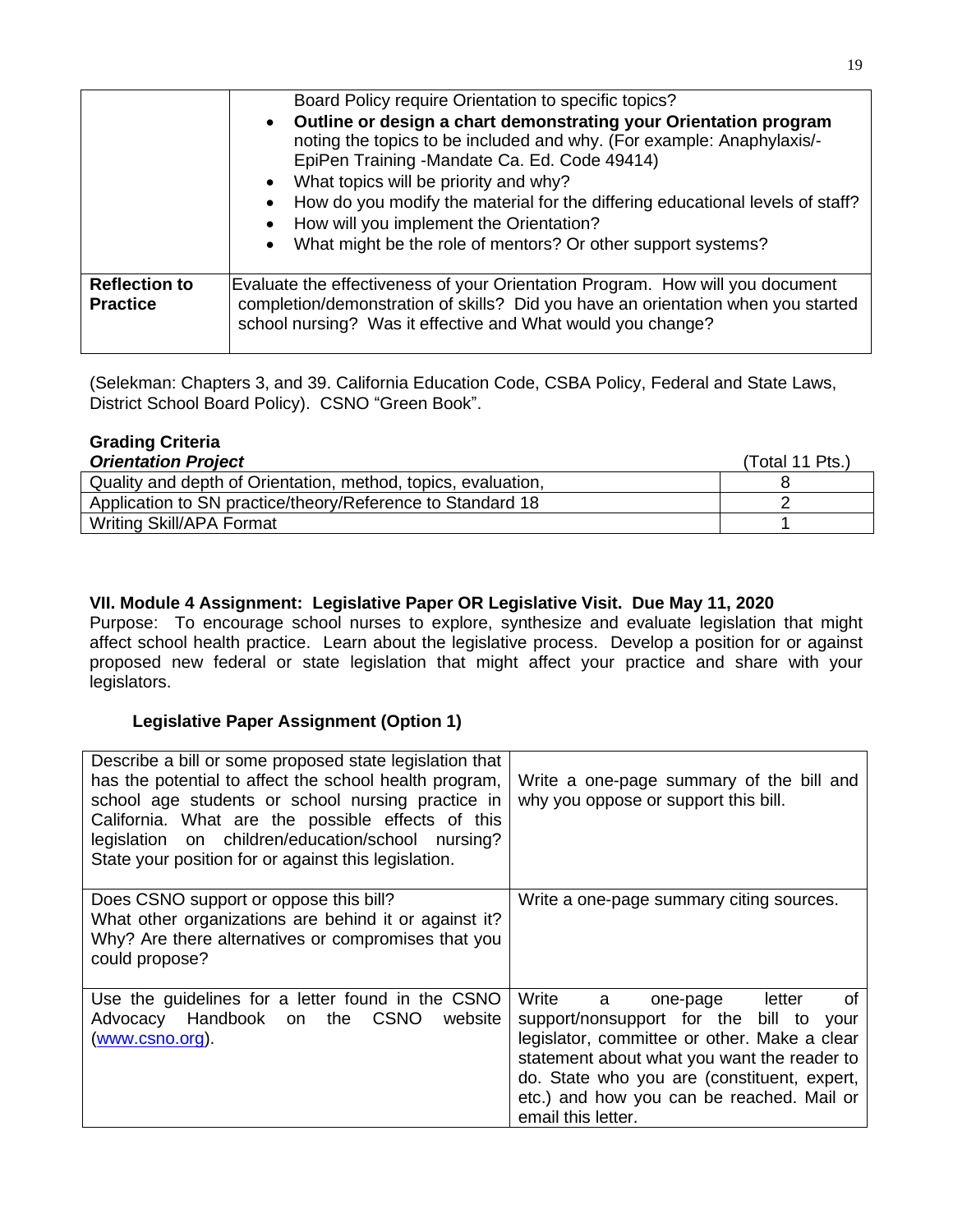Share key points of this legislation in a few paragraphs on CANVAS May 7, 2020.

| <b>OR</b> Visit a Local Legislator (Option 2)<br><b>Visit a Local Legislator</b>                                                                                                                                                                                                       |                                                                                                        |
|----------------------------------------------------------------------------------------------------------------------------------------------------------------------------------------------------------------------------------------------------------------------------------------|--------------------------------------------------------------------------------------------------------|
| It is recommended that you visit with a colleague.<br>Visit CSNO Advocacy Handbook at the CSNO<br>website (www.csno.org) for suggestions. Prepare a<br>list of talking points to discuss with legislator.<br>Describe the bill you would you like to discuss.                          | Write a one-page summary and why you<br>oppose or support this bill.                                   |
| Plan to share your knowledge of school nursing.<br>Bring state, county or district statistics, a brochure,<br>and your business card.<br>$\Omega_{\text{base}}$ is a subsequence of $\Omega_{\text{base}}$ is the set of the set of $\Omega$ AND $\Omega$ $\Omega$ Mess $\Xi$ $\Omega$ | Write a<br>0t<br>one-page<br>vour<br>summary<br>experience. Include documents verifying<br>your visit. |

Share your experience on Bb with fellow students online in CANVAS May 7, 2020.

#### *Grading Criteria*

| Legislative Paper and letter/visit to legislator                                      | (Total 10 Pts.) |
|---------------------------------------------------------------------------------------|-----------------|
| Selection of bill/rationale                                                           |                 |
| Depth of analysis of issues involved                                                  |                 |
| Clarity/completeness of letter to legislator or planned/completed visit to legislator |                 |
| Writing skill/APA format                                                              |                 |

## **VIII. Recommendation: Develop a Personal Reference Manual:**

Purpose: It is recommended that students develop, synthesize, and evaluate the relevance of what they have learned to their practice and use that information to develop a Personal Reference Manual that will be useful to the student in his/her own future school nursing practice. This can be an electronic document kept on a computer hard drive, a CD, or hard copy. This will **not** be turned in for credit.

It is suggested that the manual include the following:

- 1. Responses to weekly research questions in N 185/187
- 2. Copies/outlines of CANVAS presentations with information sources
- 3. Useful items found in the course document sections
- 4. Useful information from N185 and 187, i.e. teaching outlines, information shared
- 5. Important websites and other resources useful in school nursing practice

#### Note: T**o summarize student responsibility each week:**

\* Students are responsible for responding to two (2) CANVAS presentations done by fellow classmates each week. For each presentation students should answer the scenario and comment on another students posting. Total is 4 postings per week.

\* Students are responsible for researching one (1) of the remaining seven weekly questions

\* Participation following presentations muat take place during the week in which the presentation

is posted for credit.

## **Regarding quality of written work:**

Careful proof reading is essential for all paperwork for the course. A paper with more than six spelling/or grammatical errors might receive a lower grade, or in extreme cases, a request to rewrite the paper. Among the evaluative criteria employed by the instructor are clarity, organization, support for ideas expressed, and grammar. Your work should look professional.

**The length of the paper is not as important as the above criteria.**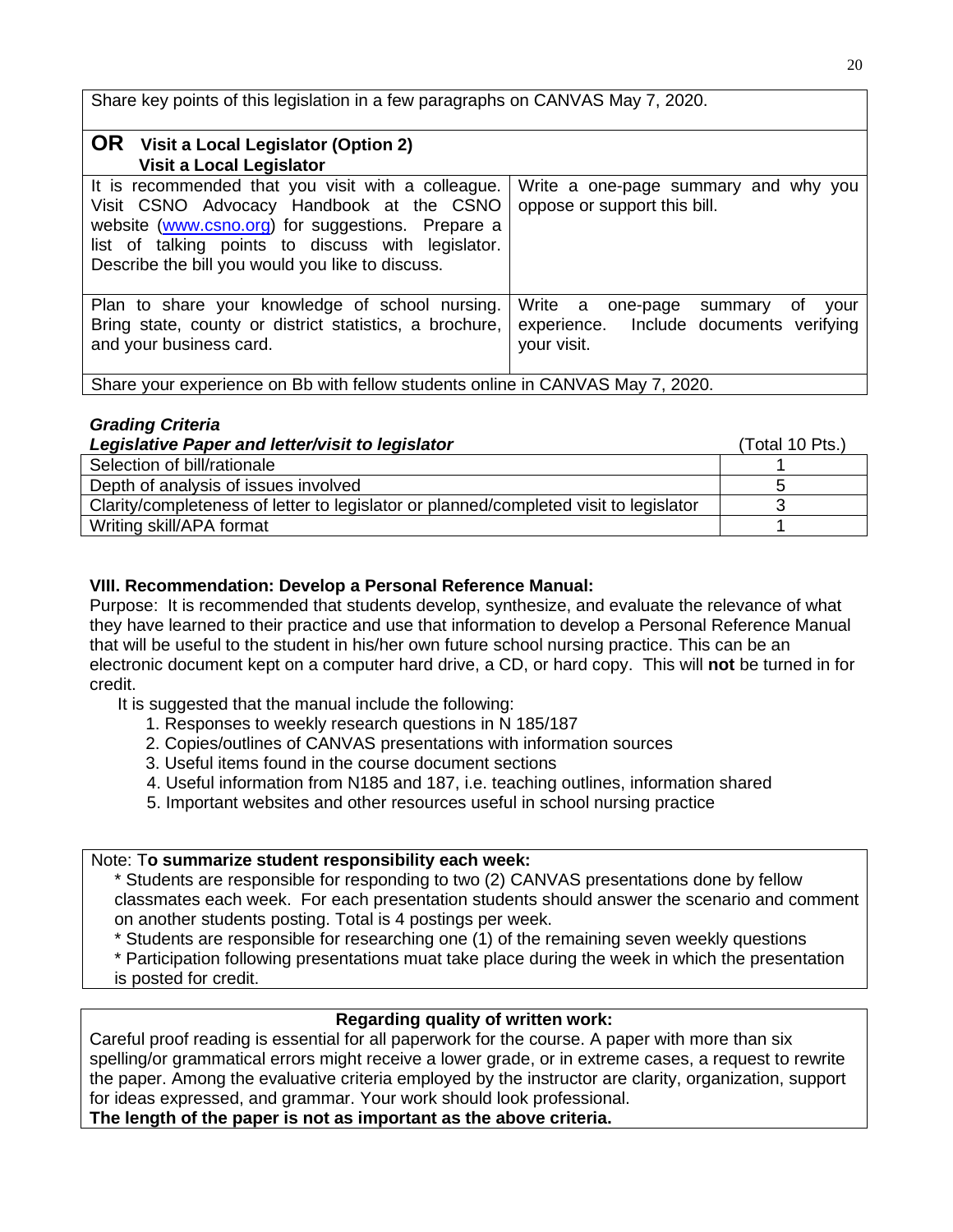#### **WRITTEN ASSIGNMENTS / GRADING CRITERIA**

1. *NURS185 questions researched and written up by student*; *14 questions, at 2 points each*

|                                                                              | (Total 28 Pts.) |
|------------------------------------------------------------------------------|-----------------|
| Demonstrates understanding of subject matter, depth and quality of responses | 24              |
| Questions restated, references cited, APA format or "complete" outline form  |                 |

2. *Reader response to 28 CANVAS presentations at 1.0 point for each presentation.*

|                                                                              | (Total 28 Pts) |
|------------------------------------------------------------------------------|----------------|
| Quality paragraph in response to scenario/prompt following each presentation | 19.0           |
| Response to posting by one other reader following each presentation          | 9.0            |

| 3. Creation of CANVAS Presentation                                             | (Total 11 (15) Pts.) |
|--------------------------------------------------------------------------------|----------------------|
| Thoroughness, depth and quality of information shared                          |                      |
| Creativity/format/presentation of information                                  |                      |
| Personal participation in monitoring and discussion following own presentation |                      |
| Quality Research (Posted in Research area 4 points)                            | (+4)                 |

#### **Selected Assignment (***Student completes Book Report, or Research Paper***)**

| 5. Book Report: Adolescent mental health or behavioral                      | (Total 10 Pts.) |
|-----------------------------------------------------------------------------|-----------------|
| Insight into issues and/or problems                                         |                 |
| Application and evaluation regarding usefulness of knowledge to SN practice |                 |
| Writing skill/APA format                                                    |                 |

**OR**

| 6. Research Paper: Adolescent health issue with emphasis on mental health     | (Total 10 Pts.) |
|-------------------------------------------------------------------------------|-----------------|
| Completeness/depth of analysis/evaluation of problem/Insight                  |                 |
| Incorporation of current research/nursing theories/application to SN practice |                 |
| Writing skill/APA format                                                      |                 |

| 4. Orientation Paper                                          | (Total 11 Pts.) |
|---------------------------------------------------------------|-----------------|
| Quality and depth of Orientation, method, topics, evaluation, |                 |
| Application to SN practice/theory/Reference to SN Standard 18 |                 |
| Writing Skill/APA Format                                      |                 |

| 7. Legislative Paper and letter/visit to legislator                                   | (Total 10 Pts.) |
|---------------------------------------------------------------------------------------|-----------------|
| Selection of bill/rationale                                                           |                 |
| Depth of analysis of issues involved                                                  | h               |
| Clarity/completeness of letter to legislator or planned/completed visit to legislator |                 |
| Writing skill/APA format                                                              |                 |

To receive an incomplete grade in a CSUF course, a student must complete 2/3 of the coursework before the end of the semester and there must be a serious and compelling reason. Illness will require an M.D. note. The instructor must be notified of the student's situation well in advance of the end of semester. For details, see CSUF Catalog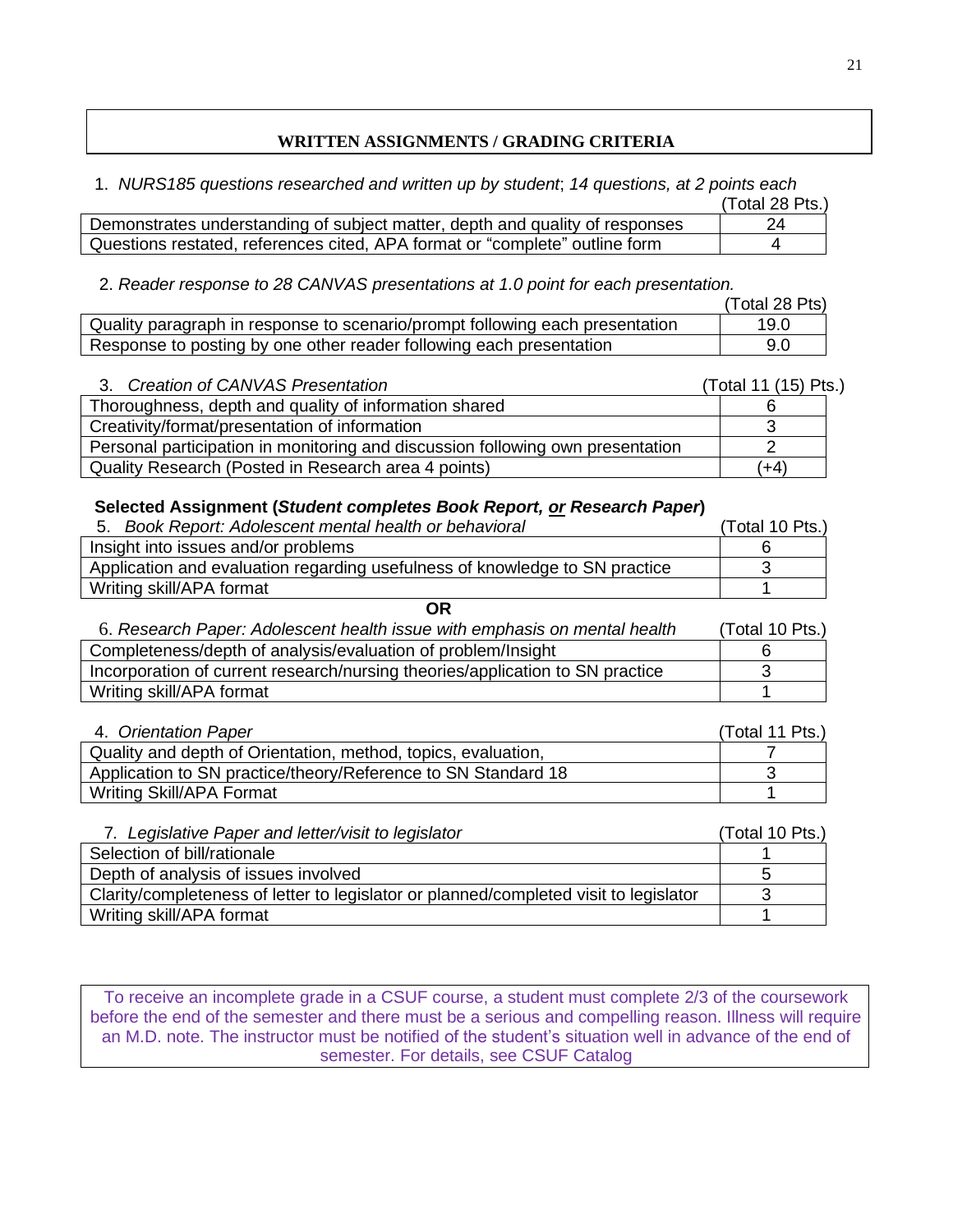# **Credential Application**

Congratulations on completion of the school nurse services credential program!!! Here is the link to the credential application for students who are ready to apply. To apply all SN Program coursework must be completed and your file complete. (You will need to wait for semester grades to be posted on the Fresno State website).

**All applications documentation, and monies are sent to Sherri Nakashima the CSU Fresno Credential Analyst.** The CTC will not accept your application without a clearance from Sherri. Credential application information and forms are available at the website: <http://www.fresnostate.edu/kremen/documents/cred-app/SchoolNurseApp.pdf>

Your contact will be: **Sherri Nakashima, Credential Analyst**  Fresno State - Kremen School of Education and Human Development Center for Advising and Student Services, Education 100 Phone: (559) 278-0300

*Mailing address for Credential Application:*

# **Sherri Nakashima, Credential Analyst California State University, Fresno**

5005 North Maple Avenue, ED 701 Fresno, CA 93740-8025

# **University Policies and Statements**

## **Students with Disabilities:**

Upon identifying themselves to the instructor and the university, students with disabilities will receive reasonable accommodation for learning and evaluation. For more information, contact Services to Students with Disabilities in the Henry Madden Library, Room 1202 (278-2811). <http://www.fresnostate.edu/studentaffairs/ssd/policies/>

## **Honor Code:**

"Members of the Fresno State academic community adhere to principles of academic integrity and mutual respect while engaged in university work and related activities." You should:

- a) understand or seek clarification about expectations for academic integrity in this course (including no cheating, plagiarism and inappropriate collaboration)
- b) neither give nor receive unauthorized aid on examinations or other course work that is used by the instructor as the basis of grading.
- c) take responsibility to monitor academic dishonesty in any form and to report it to the instructor or other appropriate official for action.

<http://www.fresnostate.edu/studentaffairs/division/general/univhonor.html>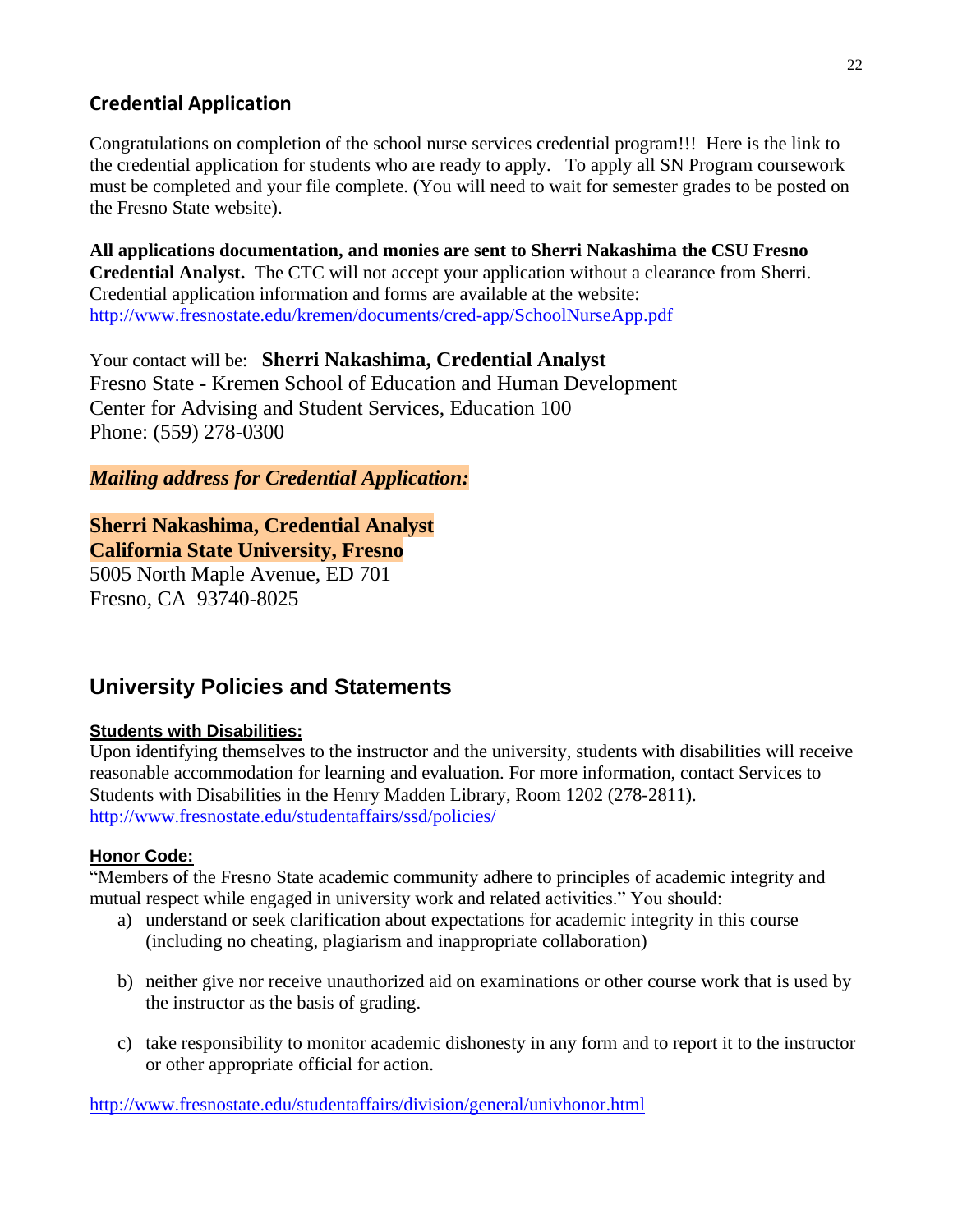#### **Cheating and Plagiarism:**

Cheating is the actual or attempted practice of fraudulent or deceptive acts for the purpose of improving one's grade or obtaining course credit; such acts also include assisting another student to do so. Typically, such acts occur in relation to examinations. However, it is the intent of this definition that the term 'cheating' not be limited to examination situations only, but that it includes any and all actions by a student that are intended to gain an unearned academic advantage by fraudulent or deceptive means. Plagiarism is a specific form of cheating which consists of the misuse of the published and/or unpublished works of others by misrepresenting the material (i.e., their intellectual property) so used as one's own work." Penalties for cheating and plagiarism range from a 0 or F on a particular assignment, through an F for the course, to expulsion from the university. For more information on the University's policy regarding cheating and plagiarism, refer to the Class Schedule (Legal Notices on Cheating and Plagiarism) or the University Catalog (Policies and Regulations). <http://www.fresnostate.edu/studentaffairs/studentconduct/conduct/cheating.html>

#### **Computers:**

"At California State University, Fresno, computers and communications links to remote resources are recognized as being integral to the education and research experience. Every student is required to have his/her own computer or have other personal access to a workstation (including a modem and a printer) with all the recommended software. The minimum and recommended standards for the workstations and software, which may vary by academic major, are updated periodically and are available from Information Technology Services or the [University Bookstore](http://www.kennelbookstore.com/SiteText.aspx?id=20666) (http://www.kennelbookstore.com). In the curriculum and class assignments, students are presumed to have 24-hour access to a computer workstation and the necessary communication links to the University's information resources."

#### **Disruptive Classroom Behavior:**

"The classroom is a special environment in which students and faculty come together to promote learning and growth. It is essential to this learning environment that respect for the rights of others seeking to learn, respect for the professionalism of the instructor, and the general goals of academic freedom are maintained. Differences of viewpoint or concerns should be expressed in terms which are supportive of the learning process, creating an environment in which students and faculty may learn to reason with clarity and compassion, to share of themselves without losing their identities, and to develop an understanding of the community in which they live. Student conduct which disrupts the learning process shall not be tolerated and may lead to disciplinary action and/or removal from class." <http://www.fresnostate.edu/studentaffairs/studentconduct/conduct/disruptive.html>

#### **Copyright Policy:**

Copyright laws and fair use policies protect the rights of those who have produced the material. The copy in this course has been provided for private study, scholarship, or research. Other uses may require permission from the copyright holder. The user of this work is responsible for adhering to copyright law of the U.S. (Title 17, U.S. Code). To help you familiarize yourself with copyright and fair use policies, the University encourages you to visit its Copyright [Web Page](http://libguides.csufresno.edu/copyright)  [\(http://libguides.csufresno.edu/copyright\).](http://libguides.csufresno.edu/copyright)

Technology Innovations for Learning & Teaching (TILT) course web sites contain material protected by copyrights held by the instructor, other individuals or institutions. Such material is used for educational purposes in accord with copyright law and/or with permission given by the owners of the original material. You may download one copy of the materials on any single computer for noncommercial, personal, or educational purposes only, provided that you (1) do not modify it, (2) use it only for the duration of this course, and (3) include both this notice and any copyright notice originally